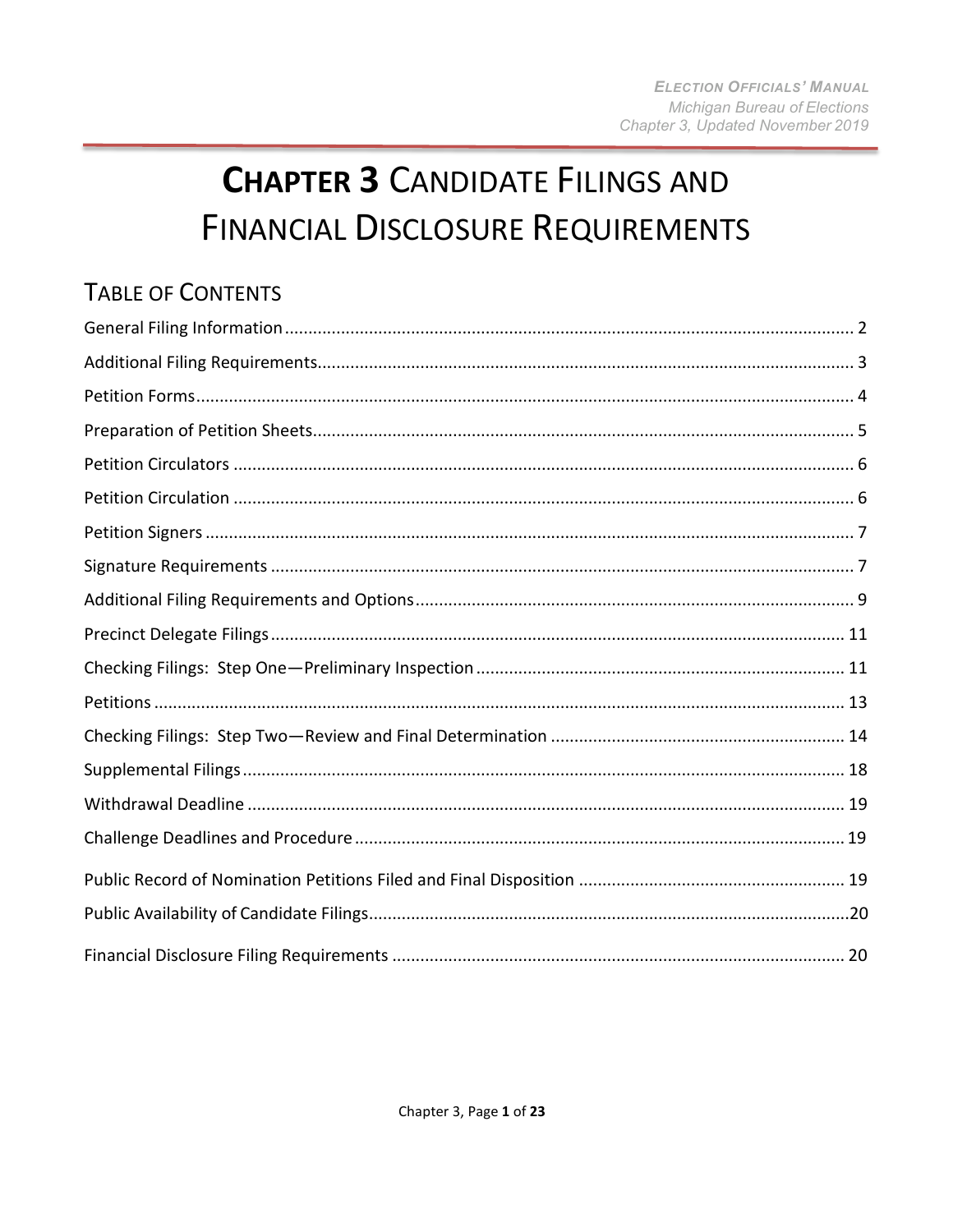#### GENERAL FILING INFORMATION

**Candidates with Political Party Affiliation Who Seek a Partisan Office**: A candidate who is affiliated with a political party who seeks a partisan office must file a *partisan nominating petition* which bears the requisite number of valid signatures. If the petition is sufficient, the candidate's name is placed on the primary ballot. The following exceptions apply:

- A candidate who is affiliated with a political party that will appear on the primary ballot who seeks the office of State Senator or State Representative or who seeks a county office may file a \$100.00 fee in lieu of a nominating petition. A filing official may only accept a filing fee in lieu of a nominating petitions, when specifically authorized under law. A list of offices which candidates may file a \$100 filing fee follows later in this chapter. **Starting with the 2020 election, township offices may also utilize the \$100 filing fee option.**
- A candidate who is affiliated with a political party that will not appear on the primary ballot who seeks the office of Lieutenant Governor, Attorney General, Secretary of State, State Board of Education, University of Michigan Regent, Michigan State University Trustee or Wayne State University Governor must seek nomination to the office at the party's state convention. A nominating petition cannot be filed. Candidates nominated for the above offices are placed on the general election ballot.
- A candidate who is affiliated with a political party that is qualified to appear on the general election ballot – but not on the primary ballot – must seek nomination at the convention or caucus held by the party to nominate the office involved. A nominating petition cannot be filed. Candidates nominated by the political party are placed on the general election ballot.

**Candidates Without Political Party Affiliation Who Seek a Partisan Office**: A candidate who is not affiliated with a political party who seeks a partisan office must file a qualifying petition which bears the requisite number of valid signatures. If the petition is sufficient, the candidate name is placed on the general election ballot.

**Candidates Who Seek a Non-Partisan Office**: A candidate who seeks a non-partisan office must file a *non-partisan nominating petition* which bears the requisite number of valid signatures. Upon the filing official's determination that the petition is sufficient, the candidate's name is placed on the primary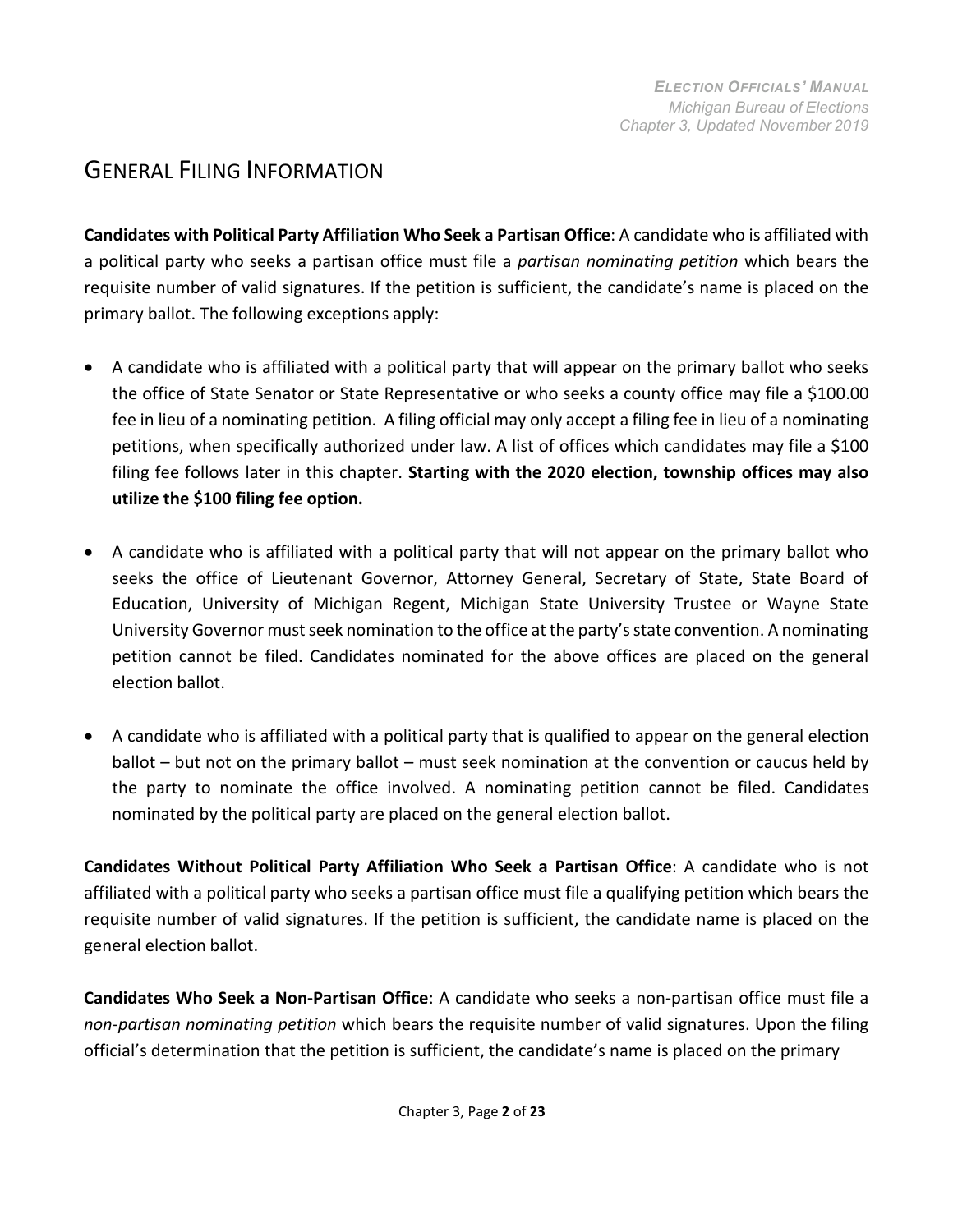ballot if a primary is held for the office involved. If a primary is not held for the office involved, the candidate's name is placed on the general election ballot. The following exceptions apply:

- A judicial officer who is running for reelection to the office he or she holds may file an Affidavit of Candidacy in lieu of a nominating petition.
- A candidate who is seeking the office of Supreme Court Justice must receive nomination at a party convention. As an alternative, an incumbent Supreme Court Justice who is running for reelection may file an Affidavit of Candidacy; a non-incumbent can file a qualifying petition. Candidates nominated to the office of Supreme Court Justice are placed on the general election ballot.

## <span id="page-2-0"></span>ADDITIONAL FILING REQUIREMENTS

#### **Affidavit of Identity**:

All candidates must submit two *Affidavit of Identity* forms (an original and a copy are acceptable) when filing. A candidate who fails to file an Affidavit of Identity when filing is ineligible to appear on the ballot. The Affidavit of Identity requirement is provided under Michigan election law, MCL 168.558. The Affidavit of Identity form is useful because it verifies a candidate's intent to seek office, provides pertinent information about the candidate and reduces the chance for name misspellings on theballot.

Any candidate filing an Affidavit of Identity is required to state on the form that at the date the affidavit was executed, all statements, reports, late filing fees and fines required of the candidate or any Candidate Committee organized to support the candidate's election under Michigan's Campaign Finance Act have been filed or paid.

County clerks are required to forward copies of all affidavitssubmitted by candidates who seek the office of U.S. Representative in Congress, State Representative or Probate Court Judge to the Department of State's Bureau of Elections.

An example of an Affidavit of Identify form is provided in Appendix I. Note: Only Affidavits of Identity with a revision date of 2/2019 or 8/2019 are currently approved.

**Affidavit of Constitutional Qualification**: A candidate who files a petition for a judicial office must file an Affidavit of Constitutional Qualification (one copy) when filing for the office.

Chapter 3, Page **3** of **23 Presidential and Gubernatorial Candidates**: A candidate without political party affiliation who files for the office of U.S. President or Governor is required to comply with special filing requirements related to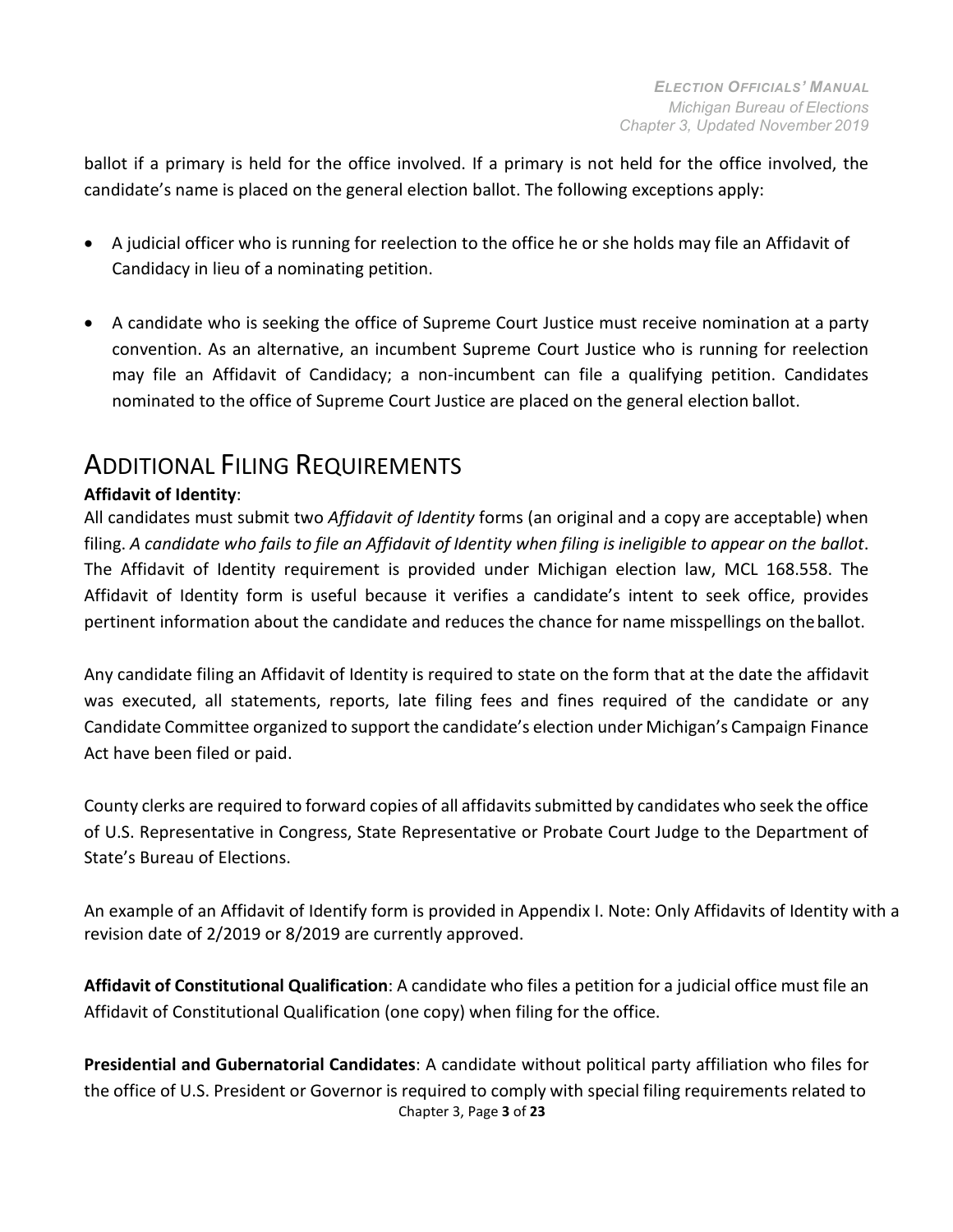his or her candidacy. For complete information, contact the Michigan Department of State's Bureau of Elections.

<span id="page-3-0"></span>PETITION FORMS: All petitions used by candidates must be in the form required under Michigan election law. Petition forms are available from election officials on the county and local levels. Upon request, the election official must provide a reasonable number of petition sheets at no charge. Candidates can also purchase petition forms from commercial suppliers that produce election materials.

The different types of petitions provided for candidates are described below. It is important to advise candidates to use the appropriate petition form. The use of an inappropriate petition form can affect the candidate's eligibility to appear on the ballot. Current approved petition forms have revision dates of 2015 and 2019.

**Countywide Partisan Nominating Petition**: Must be used by any candidate with party affiliation who seeks a partisan office. Exception: The form may not be used by a partisan candidate who seeks the office of County Commissioner.

**City/Township Partisan Nominating Petition**: Must be used by any candidate with political party affiliation who seeks a partisan office. Must also be used by a candidate with political party affiliation who seeks the office of County Commissioner.

**Countywide Qualifying Petition**: Must be used by any candidate without political party affiliation. Exceptions: The form may not be used by a candidate without political party affiliation who seeks the office of County Commissioner.

**City/Township Qualifying Petition**: Must be used by any candidate without political party affiliation who seeks a city or township partisan office. Must be used by a candidate without party affiliation who seeks the office of County Commissioner.

**Countywide Non-Partisan Nominating Petition**: Must be used by any candidate who seeks a county or state nonpartisan office. Exceptions: The form may not be used by a candidate who seeks a school board position, intermediate school board position, community college trustee position, library board position or a district library board position.

**City/Township Non-Partisan Nominating Petition**: Must be used by any candidate who seeks a nonpartisan office. Exceptions: The form may not be used by any candidate who seeks a school board position, intermediate school board position or community college trustee position.

Chapter 3, Page **4** of **23**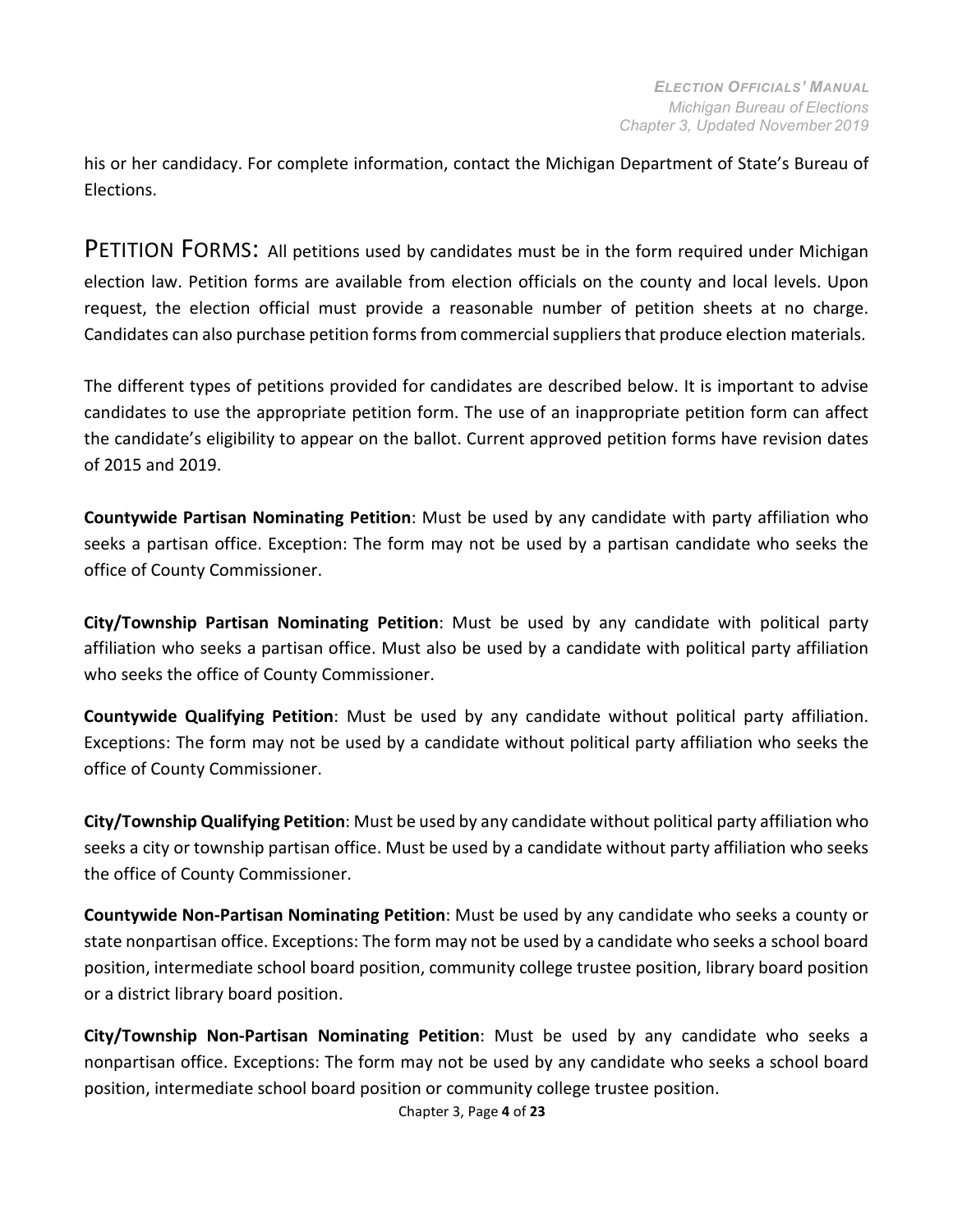**Village Non-Partisan Nominating Petition**: Must be used by all candidates who seek a village office.

**School Nominating Petition**: Must be used by candidates who seek a local school board position. Specially designed versions of the petition form are available for candidates who seek a position on an intermediate school board or a community college board of trustees.

#### <span id="page-4-0"></span>PREPARATION OF PETITION SHEETS

**All Offices**: The heading of each petition sheet must show the candidate's name, address, political party affiliation (if appropriate), the office sought, the district served by the office (if any) and any other required information.

**Judicial Offices**: In addition to the above, petitions circulated for a judicial office must bear the appropriate designation listed below to indicate the office sought by the candidate:

- Regular Term Incumbent Position
- Regular Term Non-Incumbent Position
- Partial Term Incumbent Position\*
- Partial Term Non-Incumbent Position\*
- New Judgeship

\*Add expiration date of term if more than one partial term will be filled in judicial district.

The terms "vacancy," "partial term" and "unexpired term" are interchangeably used to reference a judicial position which will be filled at an election for less than the full term.

**Obtaining Information on Appropriate Office Designations**: Michigan election law stipulates that in instances where a candidate for Court of Appeals Judge, Circuit Court Judge, District Court Judge, Probate Court Judge or Probate District Court Judge seeks election in a district where there is a combination of "new" positions, "incumbent" positions and/or "non-incumbent" positions to fill, the candidate must apply to the Department of State's Bureau of Elections for a "written statement of office designation to correspond to the judgeship sought by the candidate."

Michigan election law further directs the Bureau of Elections to designate a judicial position as an "incumbent" position in any instance where 1) there is an incumbent judge eligible to seek reelection to the position and 2) the deadline for filling the Affidavit of Candidacy has not yet elapsed. If the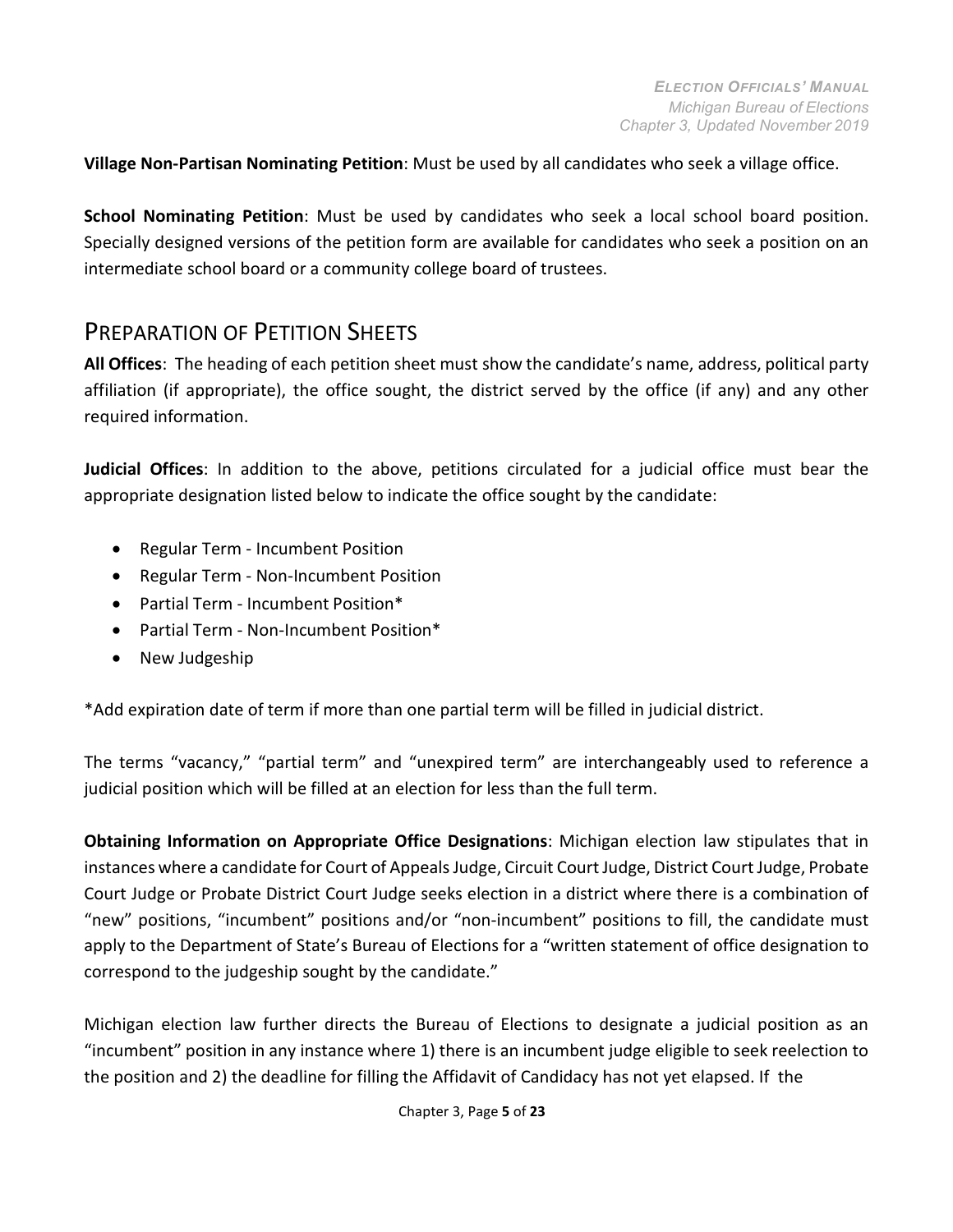incumbent judge does not file for reelection by the deadline for submitting an Affidavit of Candidacy, Michigan election law directs the Bureau of Elections to 1) re-designate the position as a "nonincumbent" position and 2) notify all candidates seeking election in the judicial district that a "nonincumbent" position exists. Michigan election law further stipulates that in such instances, 1) nominating petition sheets circulated for the "non-incumbent" position subsequent to the Affidavit of Candidacy filing deadline "shall bear an office designation of non-incumbent position" and 2) signatures collected prior to the Affidavit of Candidacy filing deadline "may be filed with the non-incumbent nominating petitions." The Affidavit of Candidacy filing deadline elapses 134 days prior to the date of the August primary election.

<span id="page-5-0"></span>PETITION CIRCULATORS: Circulators are not required to be registered voters or a resident of Michigan. However, they must possessthe qualificationsto be a registered voter.

<span id="page-5-1"></span>PETITION CIRCULATION: The following provides general information on the procedures for circulating a petition for public office.

- Before circulating a countywide petition sheet, the circulator must enter the countyof circulation in the space provided at the top of the sheet. The signers of the sheet must reside within the listed county. No more than one county can be listed on a sheet.
- Before circulating a city/township, village or school petition sheet, the circulator must enter the county and the city, township or village of circulation in the space provided at the top of the sheet. The signers of the sheet must reside within the listed city, township or village. No more than one county and one city, township or village can be listed on a sheet. If listing a city or a township that shares a name with another city or township in the county, the circulator must indicate whether the jurisdiction listed is the "city" or the "township."
- The circulator must complete and date the certificate at the bottom of the sheet after gathering the last signature he or she intends to collect on the sheet. Signatures on a petition sheet which are dated after the date of the circulator's certificate are invalid.
- A petition sheet cannot be circulated by more than one person.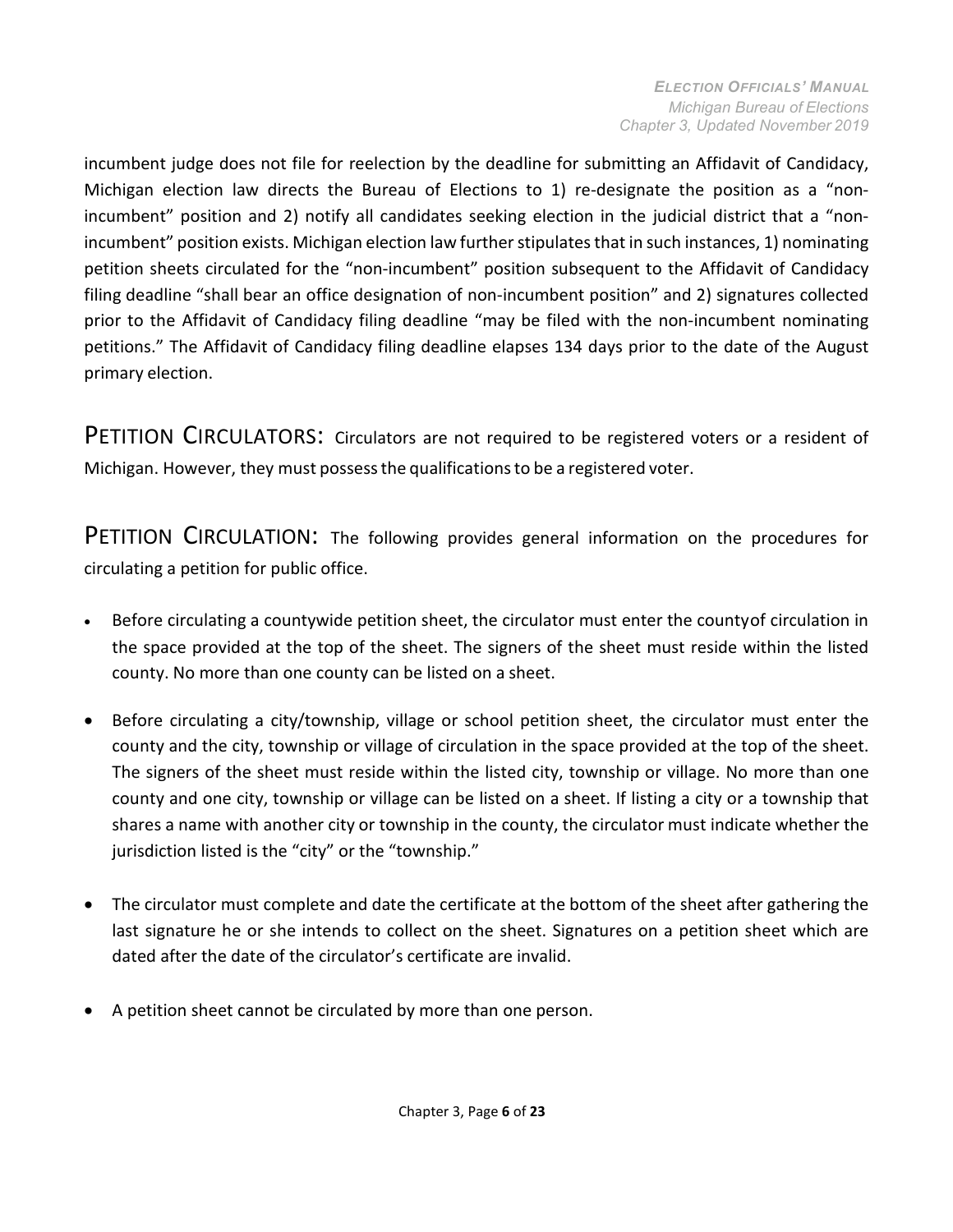<span id="page-6-0"></span>PETITION SIGNERS: Each petition signer is required to sign his or her name and enter their street address or rural route number, and the month, day and year of signing on the petition sheet. In addition, though not mandatory, signers are asked to enter their printed name. The printed name makes it easier for the clerk to locate the voter's registration record in cases where the signature is illegible.

- The signers of a countywide petition must be registered voters of a city or township located within the county listed on the petition sheet and the district represented by the office involved. If the signer lives in a city that overlaps county lines, the circulator must make sure the signer affixes his or her signature on a petition sheet which lists the signer's county of residence.
- The signers of a city/township, village or school petition must be registered voters of the city, township or village listed on the petition sheet and the district represented by the office involved. If the signer lives in a city, village or school district that overlaps county lines, the circulator must make sure that the signer affixes his or her signature on a petition sheet which lists the signer's county of residence.
- While it is not necessary for petition signers to sign their name exactly as it appears on their voter registration record, petition signers should be urged to follow this practice. This will assist in the verification of the signer's registration status if necessary.
- A person is not permitted to sign a petition on behalf of another person.
- All signatures on a petition sheet must be affixed in a face-to-face exchange with the petition circulator. A circulator is not permitted to leave a petition unattended.

<span id="page-6-1"></span>SIGNATURE REQUIREMENTS: the following "population based" signature requirements apply to all state offices, judicial offices, county offices (including county commissioner), township offices (including offices elected in charter townships), city offices (unless otherwise set by charter) and village offices (unless otherwise set by charter). See notes following chart for additional information on petition signature requirements and information on petition signature requirements established for candidates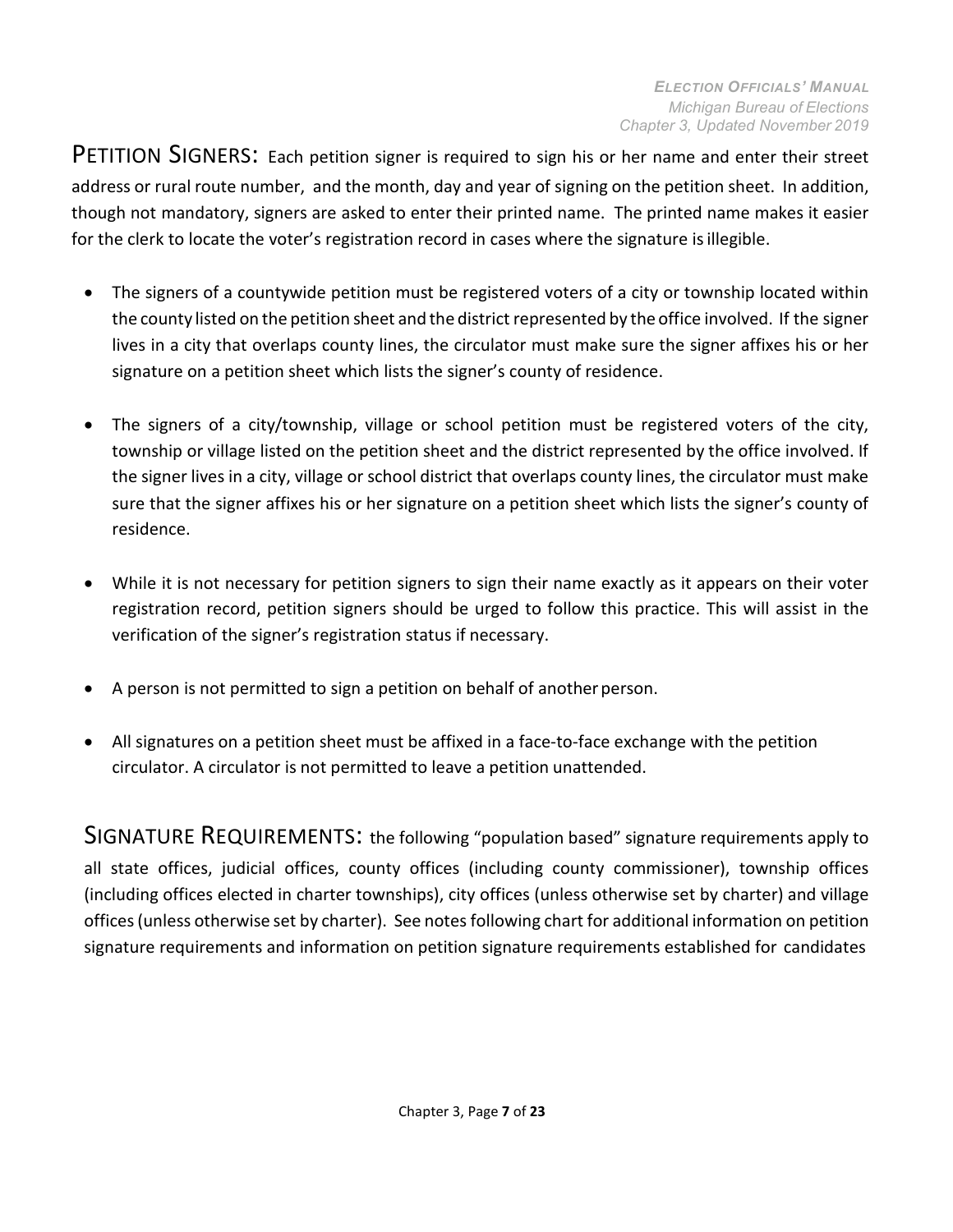<span id="page-7-0"></span>who seek school board positions; intermediate school board positions; community college trustee positions; district library board positions; and city, township and village library board positions.

|                                   | Partisan     | <b>Petition</b> | <b>Non Partisan</b> |        | Qualifying      |        |
|-----------------------------------|--------------|-----------------|---------------------|--------|-----------------|--------|
|                                   |              |                 | <b>Petition</b>     |        | <b>Petition</b> |        |
| Population                        | Min          | Max             | Min                 | Max    | Min             | Max    |
| $0 - 9,999$                       | $\mathsf{3}$ | 10              | 6                   | 20     | 9               | 30     |
| 10,000 - 24,999                   | 20           | 50              | 40                  | 100    | 60              | 150    |
| 25,000 - 49,999                   | 50           | 100             | 100                 | 200    | 150             | 300    |
| 50,000 - 74,999                   | 100          | 200             | 200                 | 400    | 300             | 600    |
| 75,000 - 99,999                   | 200          | 400             | 400                 | 800    | 600             | 1,200  |
| 100,000 - 199,999                 | 300          | 500             | 600                 | 1,000  | 900             | 1,500  |
| 200,000 - 499,999                 | 500          | 1,000           | 1,000               | 2,000  | 1,500           | 3,000  |
| 500.000 - 999.999                 | 1,000        | 2,000           | 2,000               | 4,000  | 3,000           | 6,000  |
| 1,000,000 - 1,999,999             | 2,000        | 4,000           | 4,000               | 8,000  | 6,000           | 12,000 |
| 2,000,000 - 4,999,999             | 4,000        | 8,000           | 6,200               | 12,000 | 12,000          | 24,000 |
| <b>Over 5 million (statewide)</b> | 15,000       | 30,000          | 30,000              | 60,000 | 30,000          | 60,000 |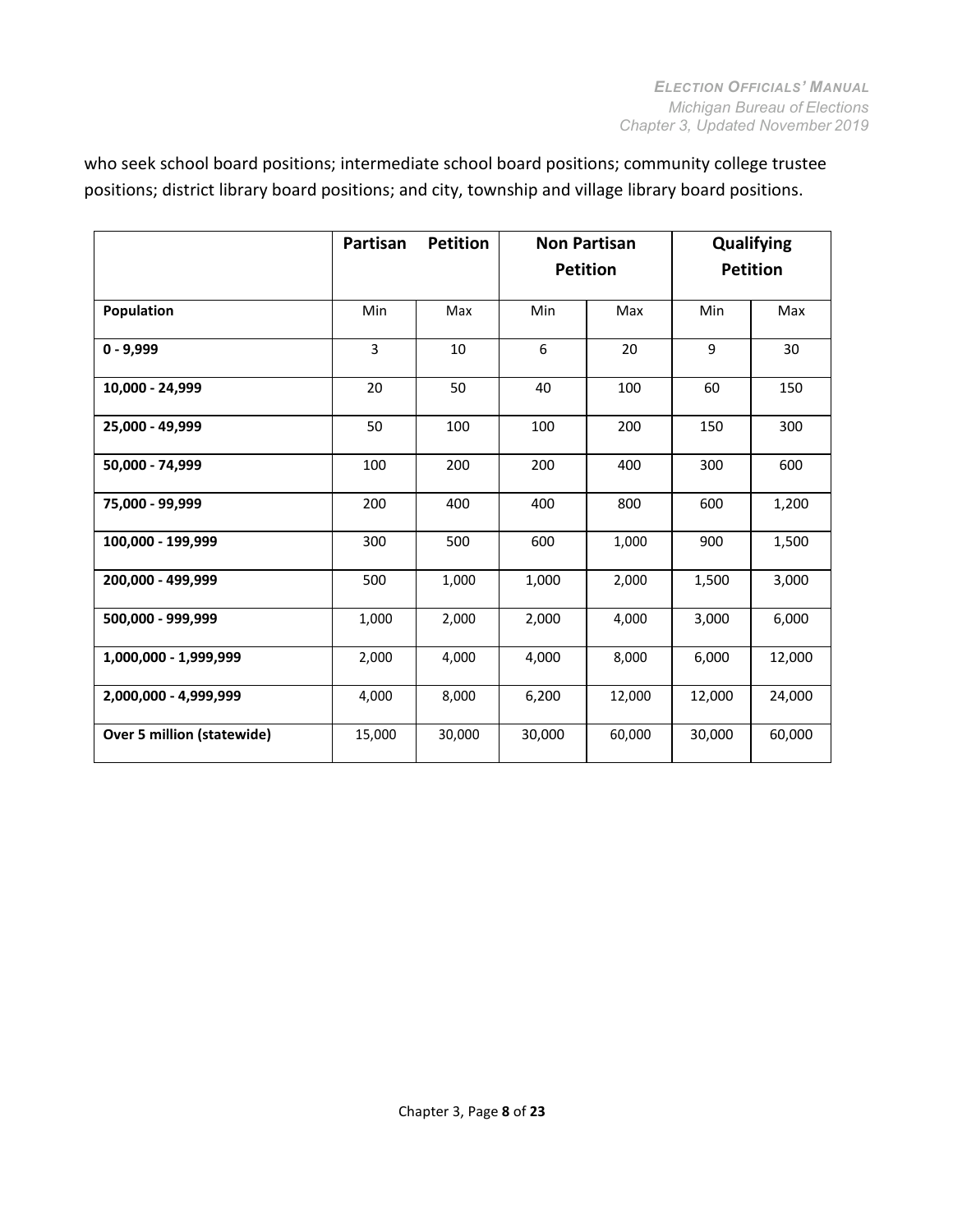#### ADDITIONAL FILING REQUIREMENTS AND OPTIONS

- **State Senate, State House and County Level Positions:** A candidate who is affiliated with a political party that will appear on the primary ballot who seeks the office of State Senator or State Representative or who seeks a county office including the office of County Commissioner, may file a \$100.00 fee in lieu of a nominating petition. The filing fee is refunded if the candidate receives nomination to the office or places second in the race.
- **Judicial Positions**: A judicial officer who is running for reelection to the office he or she holds may file an Affidavit of Candidacy in lieu of a nominating petition. No filing fee applicable.
- **Statewide Positions**: In addition to containing the requisite number of valid signatures; a nominating petition filed for the office of Governor or U.S. Senator must be signed by at least 100 registered electors in each of at least ½ of the congressional districts in the state. No filing fee applicable.

In addition to containing the requisite number of valid signatures, a qualifying petition filed for the office of U.S. President, U.S. Senator, Governor, Secretary of State, Attorney General, State Board of Education, University of Michigan Regent, Michigan State University Trustee, Wayne State University Governor or Supreme Court Justice must be signed by at least 100 registered electors in each of at least ½ of the congressional districts in the state.

- **County Commissioner Positions**: Candidates seeking the office of county commissioner may file a \$100.00 fee in lieu of a petition. The filing fee is refunded if the candidate receives nomination to the office or places second in the race.
- **County Road Commissioner Positions:** Candidates seeking the office of county road commissioner may file a \$100.00 fee in lieu of a petition. The filing fee is refunded if the candidate receives nomination to the office or places second in the race.
- **Township Positions:** Candidates seeking the office of township supervisor, trustee, clerk, treasurer, or park commissioner may file a refundable \$100.00 fee in lieu of nominating petitions. The filing fee is refunded if the candidate receives nomination to the office or places second in the race.
- **School Board/Intermediate School Board Positions**: Candidates seeking a school board position may file a \$100.00 *nonrefundable* fee, as detailed below, in lieu of a petition: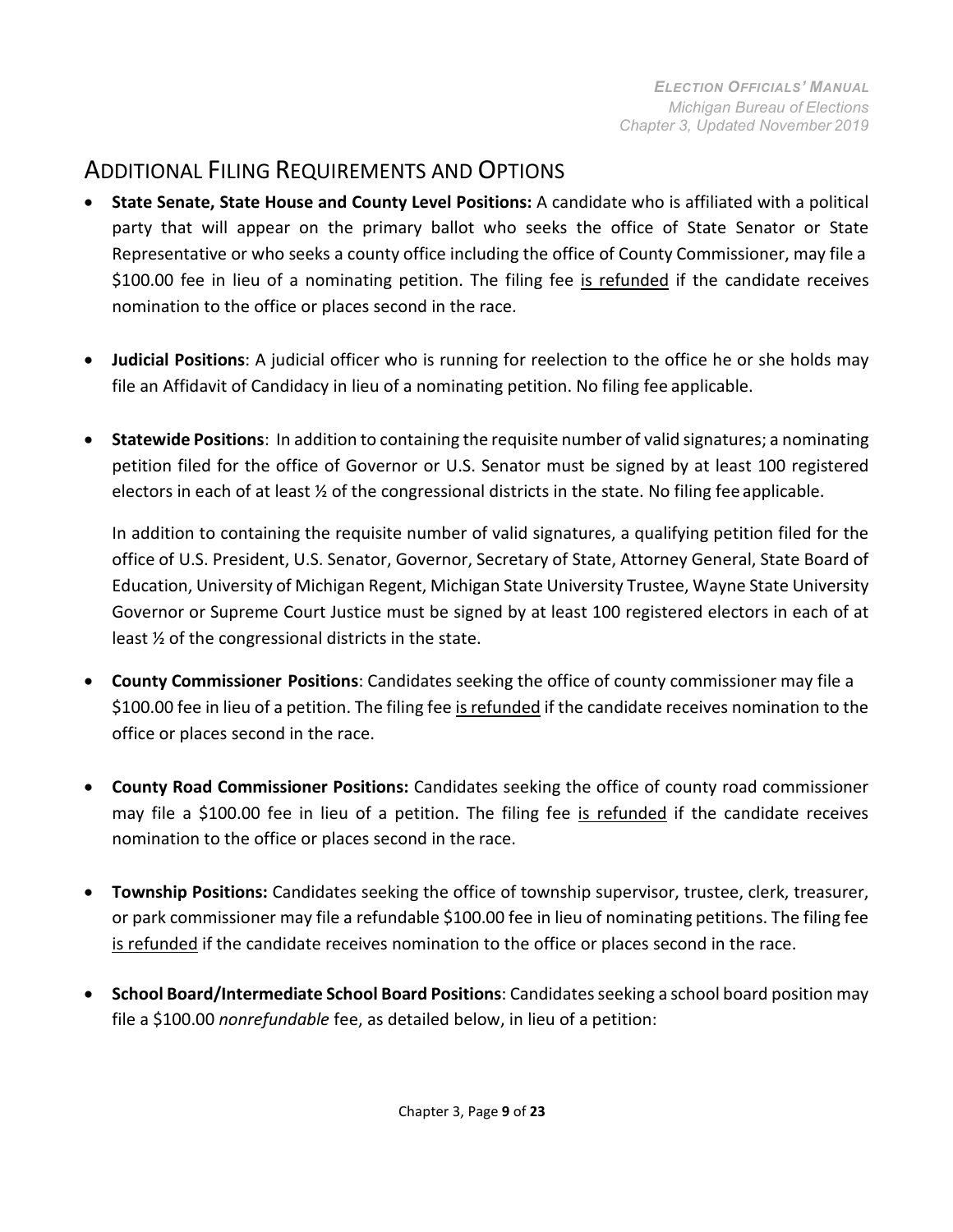- o *School district with less than 10,000 in population according to the most recent federal census:*  minimum of 6 signatures; maximum of 20 signatures. A \$100.00 nonrefundable fee may be filed in lieu of a petition.
- o *School district with 10,000 or more in population according to the most recent federal census:*  minimum of 40 signatures; maximum of 100 signatures. A \$100.00 nonrefundable fee may be filed in lieu of a petition.
- o *Intermediate school district with less than 10,000 in population according to the most recent federal census:* minimum of 6 signatures; maximum of 20 signatures. A \$100.00 nonrefundable fee may be filed in lieu of a petition.
- o *Intermediate school district with 10,000 or more in population according to the most recent federal census:* minimum of 40 signatures; maximum of 100 signatures. A \$100.00 nonrefundable fee may be filed in lieu of a petition.
- **Community College Trustee** Positions: In a community college district organized by an intermediate school district of over 1.5 million, the minimum number of valid signatures required is 250. A candidate may not file more than 500 signatures to cover the requirement. (MCL 389.83)

In all other community college districts, the following signature requirements apply (MCL 389.512 as amended under PA 62 of 2005):

- o *Community college district with less than 10,000 in population according to the most recent federal census:* minimum of 6 signatures; maximum of 20 signatures. A \$100.00 nonrefundable fee may be filed in lieu of a petition.
- o *Community college district with 10,000 or more in population according to the most recent federal census:* minimum of 40 signatures; maximum of 100 signatures. A \$100.00 nonrefundable fee may be filed in lieu of a petition.
- **District Library Board Positions**: Candidates seeking a district library board position may file a \$100.00 *nonrefundable* fee, as detailed below, in lieu of a petition:
	- o *District with less than 10,000 in population according to the most recent federal census:*  minimum of 6 signatures; maximum of 20 signatures. A \$100.00 nonrefundable fee may be filed in lieu of a petition.
	- o *District with 10,000 or more in population according to the most recent federal census:*  minimum of 40 signatures; maximum of 100 signatures. A \$100.00 nonrefundable fee may be filed in lieu of a petition.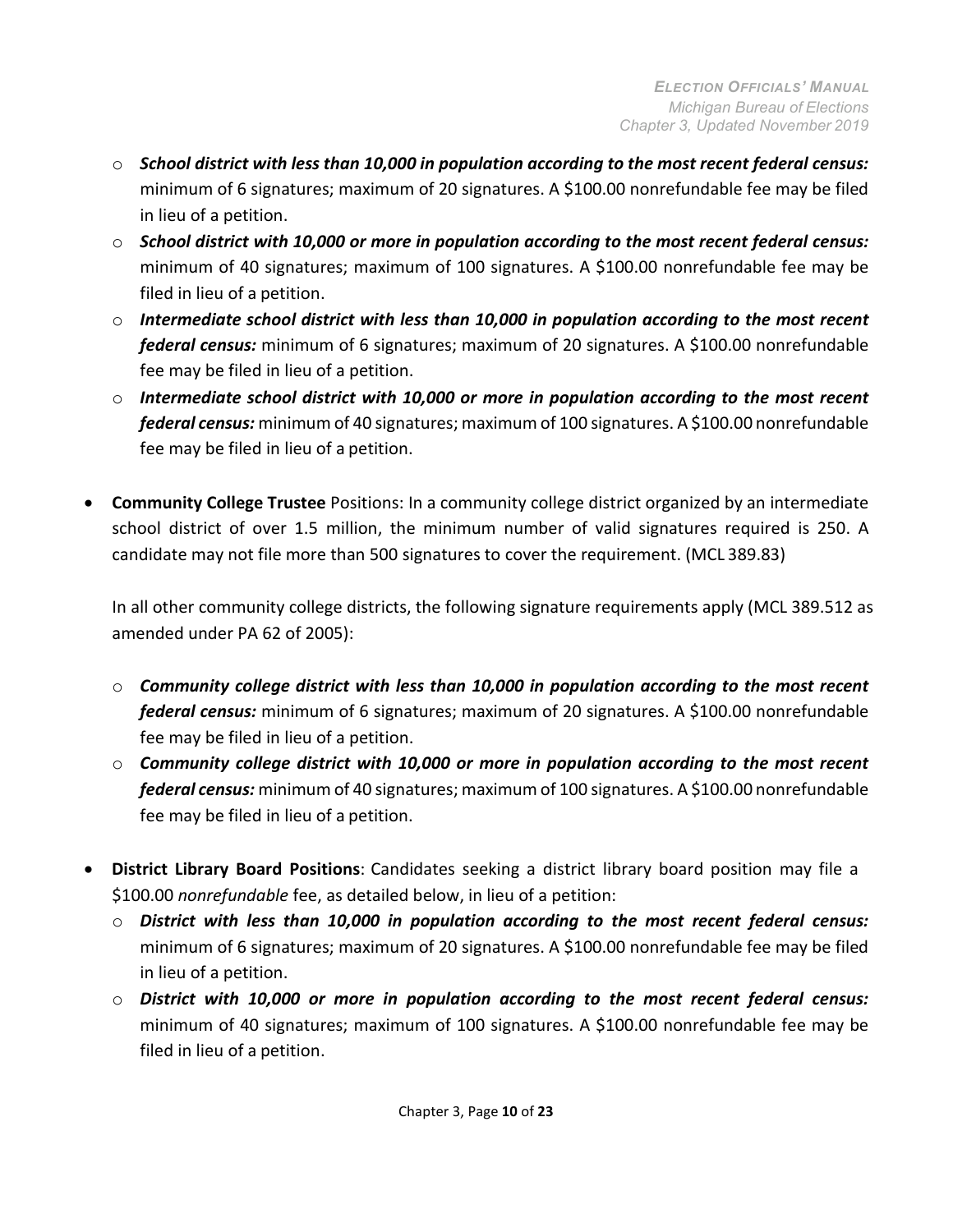- **Library Board Positions Within a City, Township or Village**: Candidates seeking a district library board position may file a \$100.00 *nonrefundable* fee, as detailed below, in lieu of a petition.
	- o *Library board positions within cities, townships and villages with lessthan 10,000 in population:*  minimum of 6 signatures; maximum of 20 signatures. A \$100.00 nonrefundable fee may be filed in lieu of a petition.
	- o *Library board positions within cities, townships and villages with 10,000 or more in population:*  minimum of 40 signatures; maximum of 100 signatures. A \$100.00 nonrefundable fee may be filed in lieu of a petition.

<span id="page-10-0"></span>PRECINCT DELEGATE FILINGS: A person who wishes to seek a precinct delegate position must file two Affidavit of Identity forms with the clerk of his or her county. Petition signatures are not required.

To facilitate the precinct delegate candidate filing process, an Affidavit of Identity designed exclusively for use by precinct delegate candidates has been developed by the Department of State's Bureau of Elections. An example of the form is provided in *Appendix I.* The form is available through commercial vendors. The availability of the precinct delegate Affidavit of Identity form does *not* preclude a precinct delegate candidate from filing with the *standard* Affidavit of Identity form.

Precinct delegate candidates are *not* required to file disclosure forms under Michigan's Campaign Finance Act. Consequently, precinct delegate candidates are *not* required to file the "campaign finance compliance statement" required under PA 217 of 1999. (See: "Financial Disclosure Filing Requirements" below for additional information.)

# <span id="page-10-1"></span>CHECKING FILINGS: STEP ONE—PRELIMINARY INSPECTION

Petitions filed by candidates must be checked to determine if they comply with the governing provisions of Michigan election law. All candidates must file petitions containing the requisite number ofsignatures (or filing fee if permitted by law) and two Affidavits of Identity on or before the filing deadline. Petitions, filing fees and Affidavits of Identity submitted after the filing deadline may not be recognized. In addition, while "supplemental" filings may be accepted up until the filing deadline, the initial filing must contain at least the minimum number of required signatures or full fee and two completed Affidavits of Identity.

**Receipt of Filing**: It is important that the filer be provided with a receipt that documents the following information: 1) date that the filing was received 2) number of petition sheets received 3) an estimate of the number of signatures filed 4) if a fee was filed in lieu of petitions, the amount received and method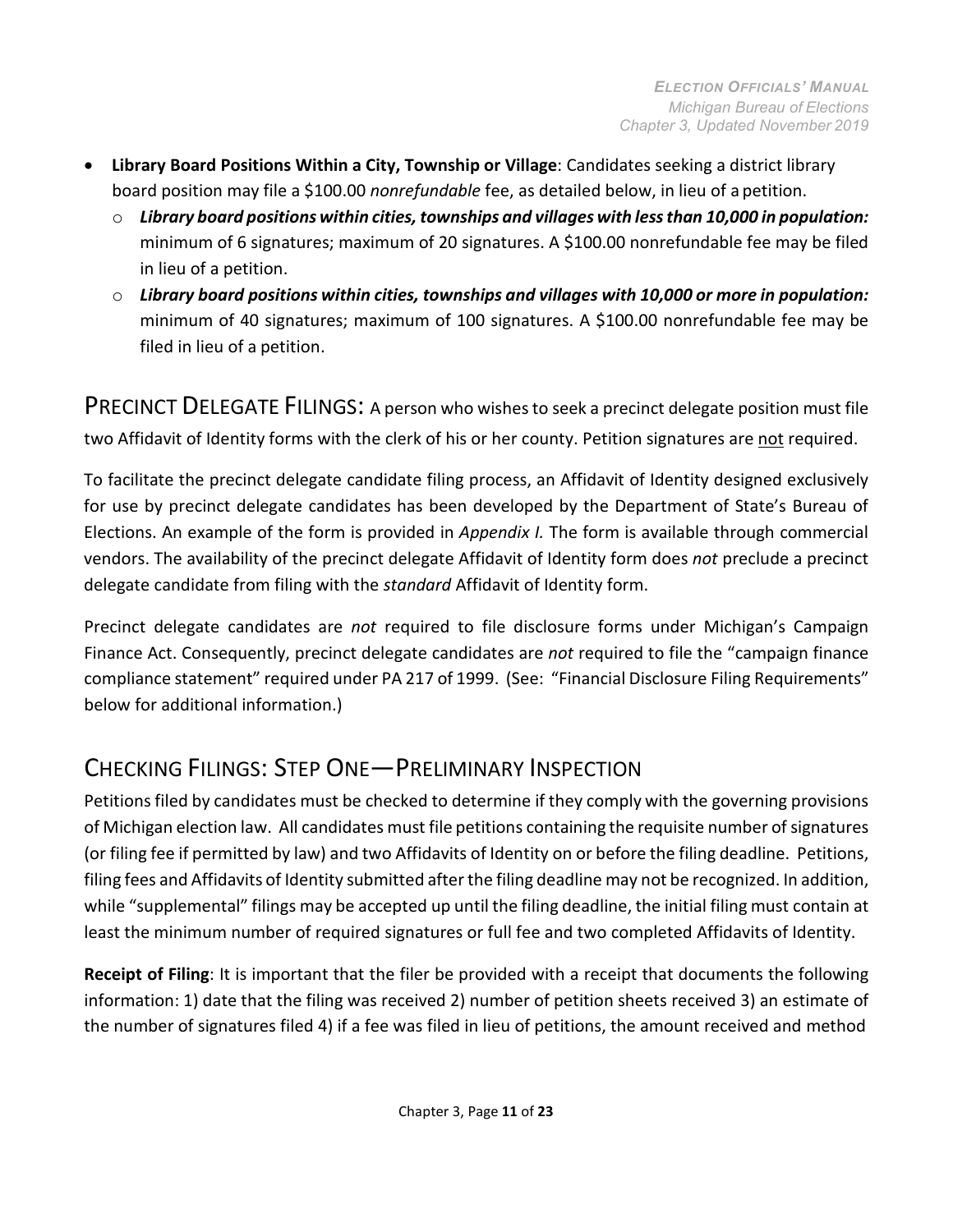of payment and 5) a statement that the filing contained the required Affidavits of Identity. The receipt should be signed by the official who received the filing. If a 3-part Affidavit of Identity is used, the third copy may be returned to the filer as the receipt; as an alternative, a copy of the affidavit may be used for this purpose. Otherwise, a separate receipt must be provided.

The review of the filing documents is performed in two steps with the first step being the preliminary inspection. During the preliminary inspection, the Affidavits of Identity and petition sheets are visually reviewed for completeness and accuracy.

**Affidavit of Identity:** All areas of the affidavit must be complete. In addition, the affidavit must be signed by the candidate and notarized. If the filing was made in person, it is recommended that this inspection be performed while the filer is present. This allows any errors or omissions to be immediately brought to the attention of the filer. Certain errors and omissions, if not corrected by the filing deadline, could result in the disqualification of the candidate.

Affidavits of Identity filed by candidates must be checked to determine if they comply with the governing provisions of Michigan election law. The following areas must be checked:

- **Candidate Information**: This section contains the name, address, and mailing address of the candidate.
- **Additional Information**: This section requests the candidate's phone number, date of birth, email address, and campaign website.
- **D** Office Sought: The section contains information used to identify the office sought, the election, and the term as well as corresponding ballot information, including how the candidate's name should appear on the ballot.
- **Filer's Acknowledgement**: The section is for the candidate to indicate what documents are included in the filing.
- **Statements and Attestation**: Candidates must check the citizenship and acknowledgement that they meet the statutory and constitutional requirements of the office and sign the compliance statement and attestation before a notary public; the candidate's signature must be notarized. By signing the affidavit, the candidate attests to the accuracy of the information provided and acknowledges the penalty for any false or untrue statements.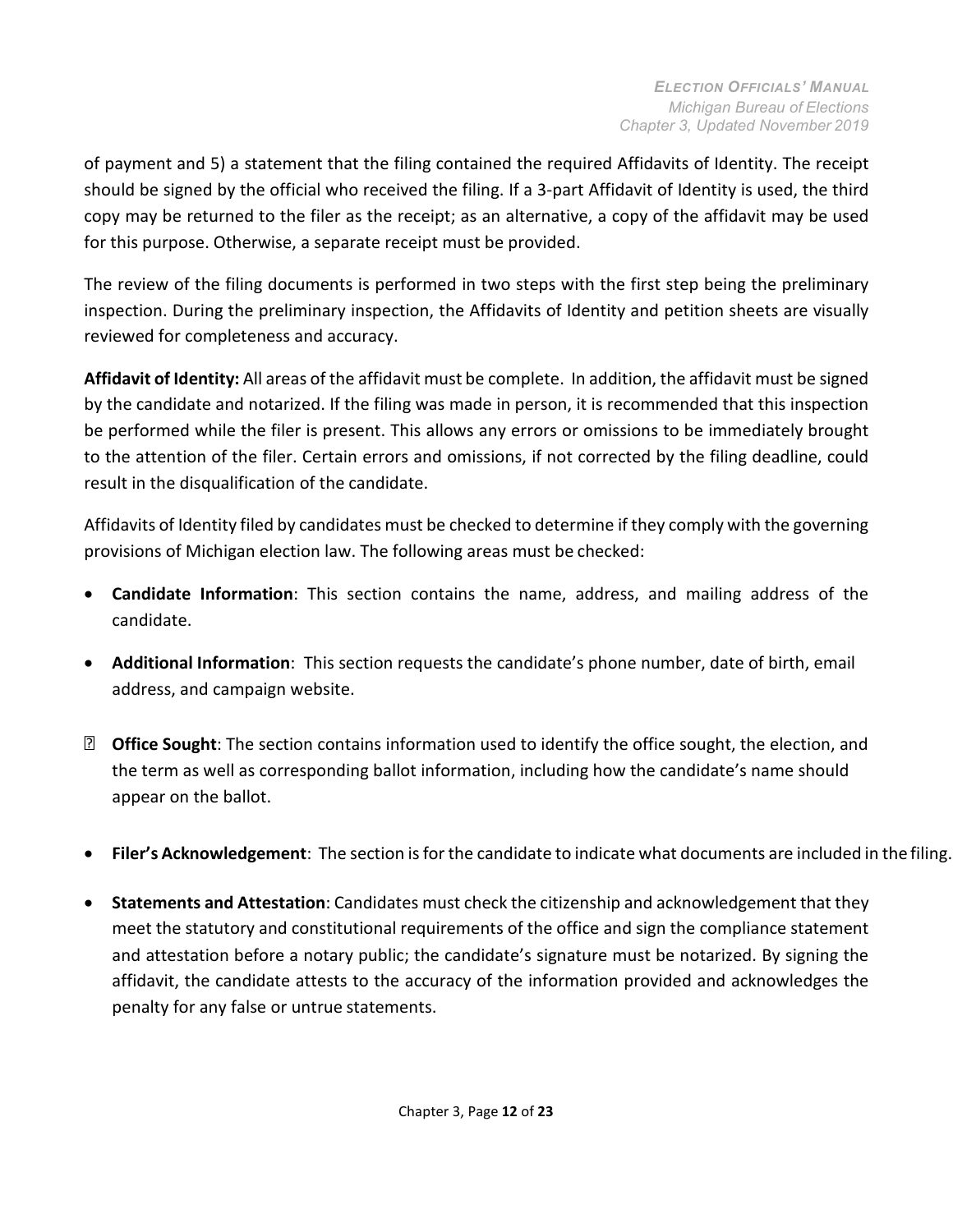<span id="page-12-0"></span>PETITIONS: All areas of each petition sheet must be complete. The following areas must be checked:

- *The heading:* The heading of each petition sheet must be completely filled out and include the name of the city, township or county where the petition was circulated, the name of the candidate, the office sought and the candidate's party (if applicable). If errors are found in the heading of the sheet, the validity of the signatures on the sheet may be in question. Contact the Department of State's Bureau of Election for direction.
- *The circulator's certificate:* The circulator's certificate must contain the circulator's signature and address (street and number or rural route). An incomplete address invalidates the entire sheet of signatures. In addition, the circulator's certificate must be dated. A circulator's certificate which is not dated or dated after the petition was filed invalidates the entire sheet ofsignatures.

Michigan election law provides that a circulator's failure to 1) enter a Zip Code in the circulator's certificate or 2) enter a correct Zip Code in the circulator's certificate does *not* affect the validity of the petition sheet. As a result, no consideration should be given to the Zip Code entry in the circulator's certificate when reviewing petitions for validity.

A petition sheet is invalid and none of the signatures affixed to the petition sheet shall be counted as valid if the circulator is not a resident of Michigan and fails to mark the nonresident box in the Certificate of Circulator.

• *The body:* The signers' addresses must be complete (street and number or rural route) and located within the city, township or county listed in the heading. (On countywide petitions, each signer must list his or her city or township of registration.)

An incomplete address or an address outside of the city, township or county listed in the heading voids the signature. In addition, the signatures must be dated. Signatures which are not dated, dated after the date on the circulator's certificate, or dated prior to the first date the petition could be circulated are void. In addition, all signatures submitted on a qualifying petition must have been collected within the preceding 180 day period; signatures which are dated more than 180 days prior to the date of filing are invalid.

Michigan election law provides that a signer's failure to 1) enter a Zip Code in the Zip Code column or 2) enter a correct Zip Code in the Zip Code column does not affect the validity of the signer's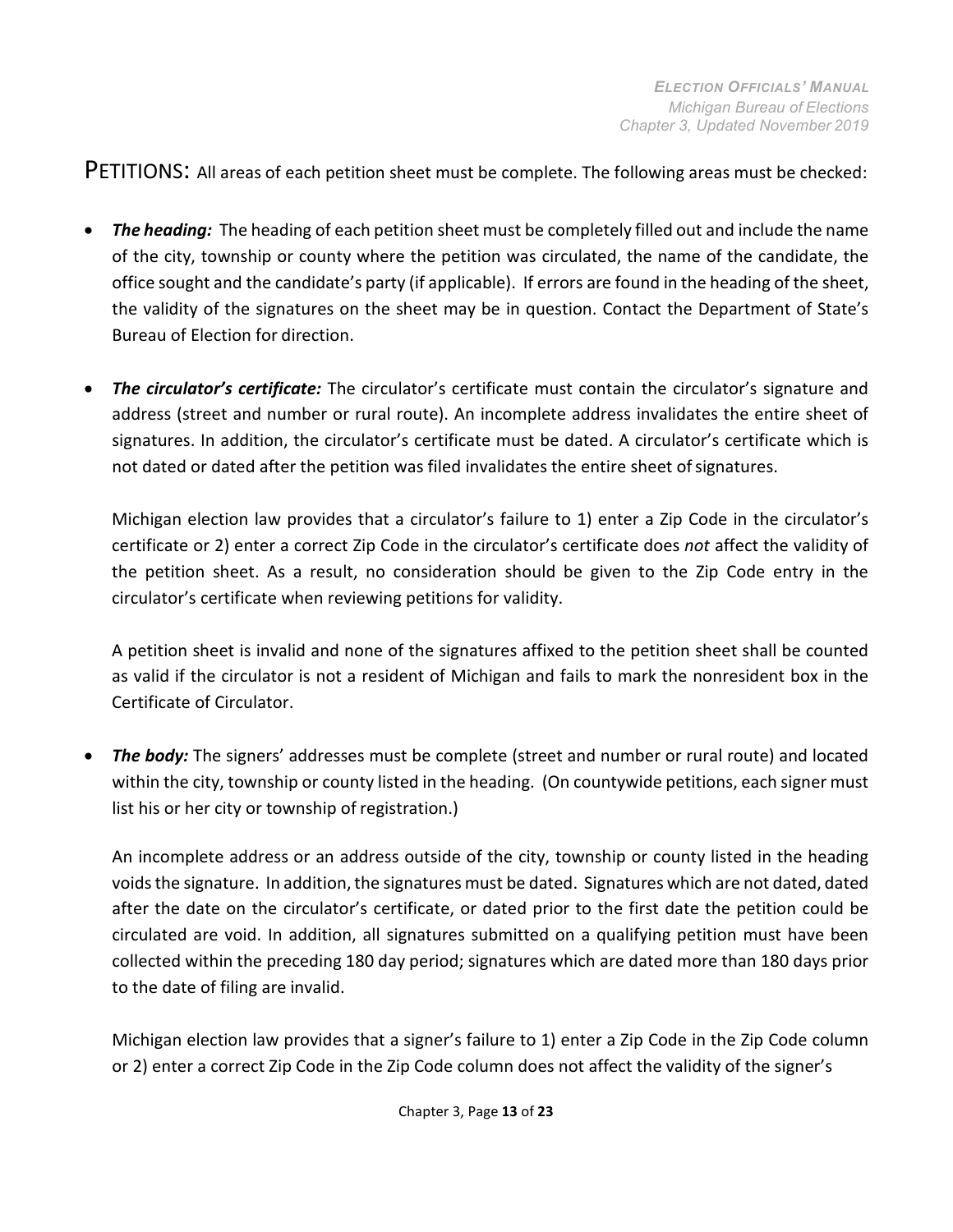signature. As a result, no consideration should be given to the Zip Code entries on petition forms when reviewing petitions for validity.

# <span id="page-13-0"></span>CHECKING FILINGS: STEP TWO—REVIEW AND FINAL DETERMINATION

The review and final determination should always be completed as quickly as possible following the receipt of the initial filing as candidates have the right to submit "supplemental" filings up until the filing deadline. For this reason, candidates should always be encouraged to file early and file more than the minimum number of required signatures.

Immediately after completing the preliminary inspection, the voter registration status of each signer must be checked to determine if he or she was registered in the jurisdiction named in the heading of the petition on the date that the petition was signed. This check may be made using master cards or the QVF. If it is discovered that the signer's voter registration is canceled, check the date of cancellation. If the cancellation took place *after* the date of signing, the signature may be used. If the cancellation took place *on or before* the date of signing, the signature is *invalid* and may not be used. In addition, each signature must be reviewed for compliance with the following standards:

- *Initials:* If the name is signed Robert Charles Jones on the registration card, do not reject the signature if it is signed R.C. Jones or R. Jones on the petition. The reverse is also true: if the name is signed Andrew L. Smith on the registration card, do not reject the signature if it is signed Andrew Smith on the petition.
- *Titles:* If the name is signed Helen Jones on the registration card, do not reject the signature if it is signed Dr. Helen Jones or Rev. Helen Jones on the petition.
- *Illegible handwriting:* Many people have distinctive signatures that are not easy to read. Even if a signature is impossible to read, it must be counted if it matches the person's signature on the registration card.
- *Two signatures in same handwriting:* Most election officials who are experienced petition checkers can recognize when two signatures have been executed by the same hand. If one of the signatures can be identified from the registration record, count it and reject the othersignature. (This generally occurs when an individual signs a petition for his or her spouse.)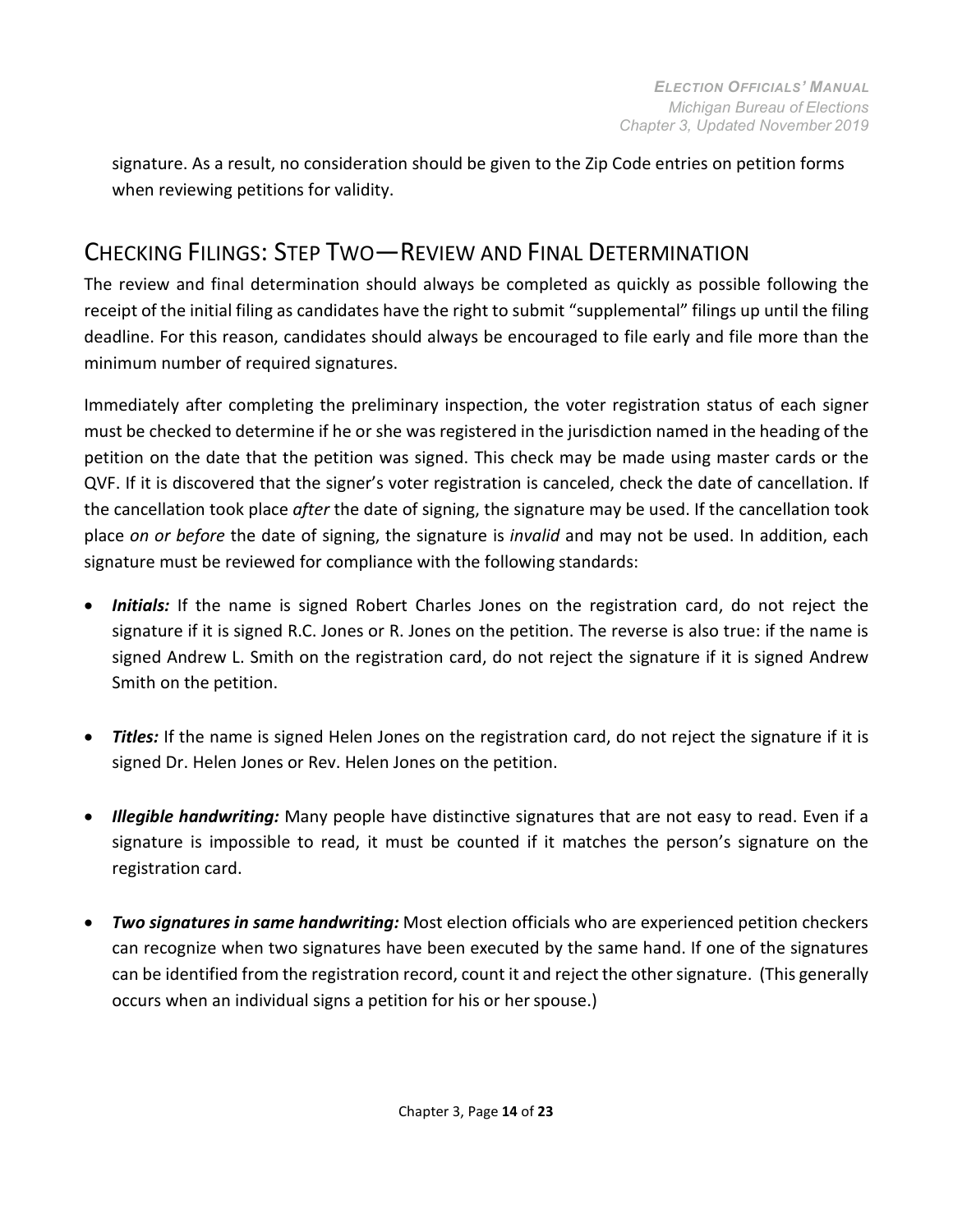- *Printed signatures:* Generally, a printed name on a petition is not acceptable. However, if the person normally prints his or her signature (the registration record will show this), the signature is acceptable.
- *Different registration address:* If the signature on the petition is the same as the signature on the registration card, but the address is different, the signature must be counted if the address on the petition is still located within the city or township and district, if applicable.
- *Name change:* If the person's name has changed because of marriage or court action and the person signs his or her "new" name to a petition, the signature is acceptable as long as the person can be identified in the jurisdiction's registration records.
- *Miscellaneous irregularities:* Signatures signed in the following ways may be accepted if the signer can be identified in your registration records: Mr. J. Smith; Mrs. Robert Jones; Ms. J. Green. The same rule applies if the signer attaches a nickname to his or her signature (for example, "Dead Eye" Dick Smith).

*Acceptable sheet irregularities:* The following irregularities do not affect the validity of petition sheets:

- Village or "unincorporated place" listed instead of township when village or "unincorporated place" is contained within a single township.
- Illegible circulator signature.
- Any of the following: circulator prints name in entry provided for signature; circulator fails to print name in entry provided for printed name; circulator enters his or her cursive signature in entry provided for printed name.
- Circulator fails to enter his or her Zip Code or enters an incorrect Zip Code.
- Circulator lists village or "unincorporated place" instead of township of registration when village or "unincorporated place" is contained within a single township.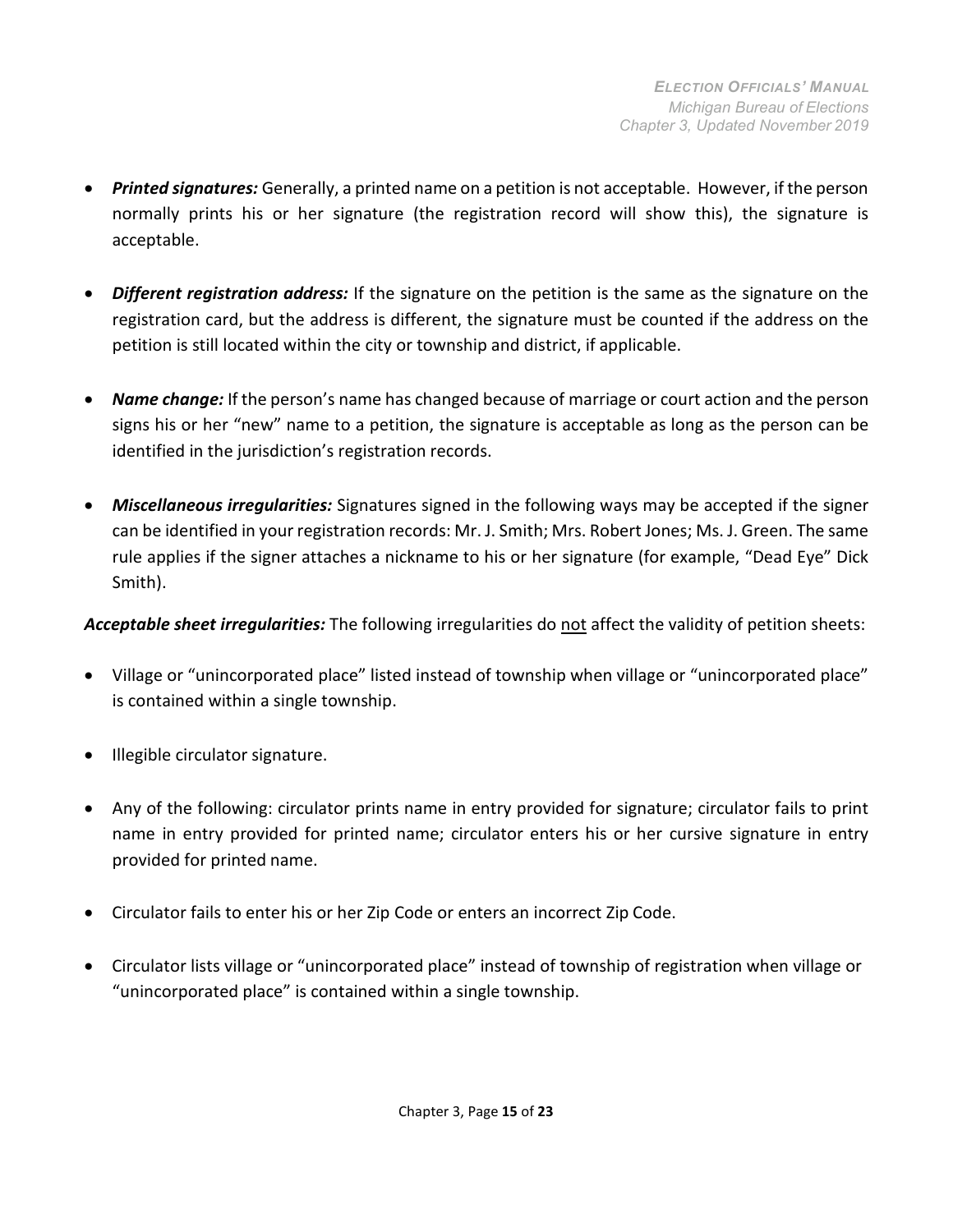*Petition Signature Validity:* A signature is not acceptable if it contains one or more of the irregularities or omissions listed below. The codes used to mark irregularities and omissions on petition sheets are shown to the left of the descriptions.

- NR Not registered in jurisdiction.
- CO Signature crossed out prior to filing.
- OC Address outside of city or township listed in heading.
- ND Signature not dated or incompletely dated.
- ED Signature dated before first date permitted under law.
- SDC Signature dated after circulator dated sheet.
- NA No street address or rural route number listed.
- IN Signature appears as follows: Mrs. Smith, Mr. Smith, John, Jane.
- MC Miscellaneous identification problem.

*Acceptable signature irregularities:* The following irregularities do not affect the validity of petition signatures:

- Signature appears as follows: J. Smith; J.B. Smith; Mrs. J. Brown; Mrs. J.B. Brown; Mrs. JohnBrown.
- Illegible signature.
- Any of the following: signer prints name in entry provided for signature; signer fails to print name in entry provided for printed name; signer enters his or her cursive signature in entry provided for printed name. (Note: A signature is not acceptable if signer prints name in entry provided for printed name -- and fails to enter his or her signature in the signature entry.)
- Signer fails to enter his or her Zip Code or enters an incorrect Zip Code.
- Ditto marks.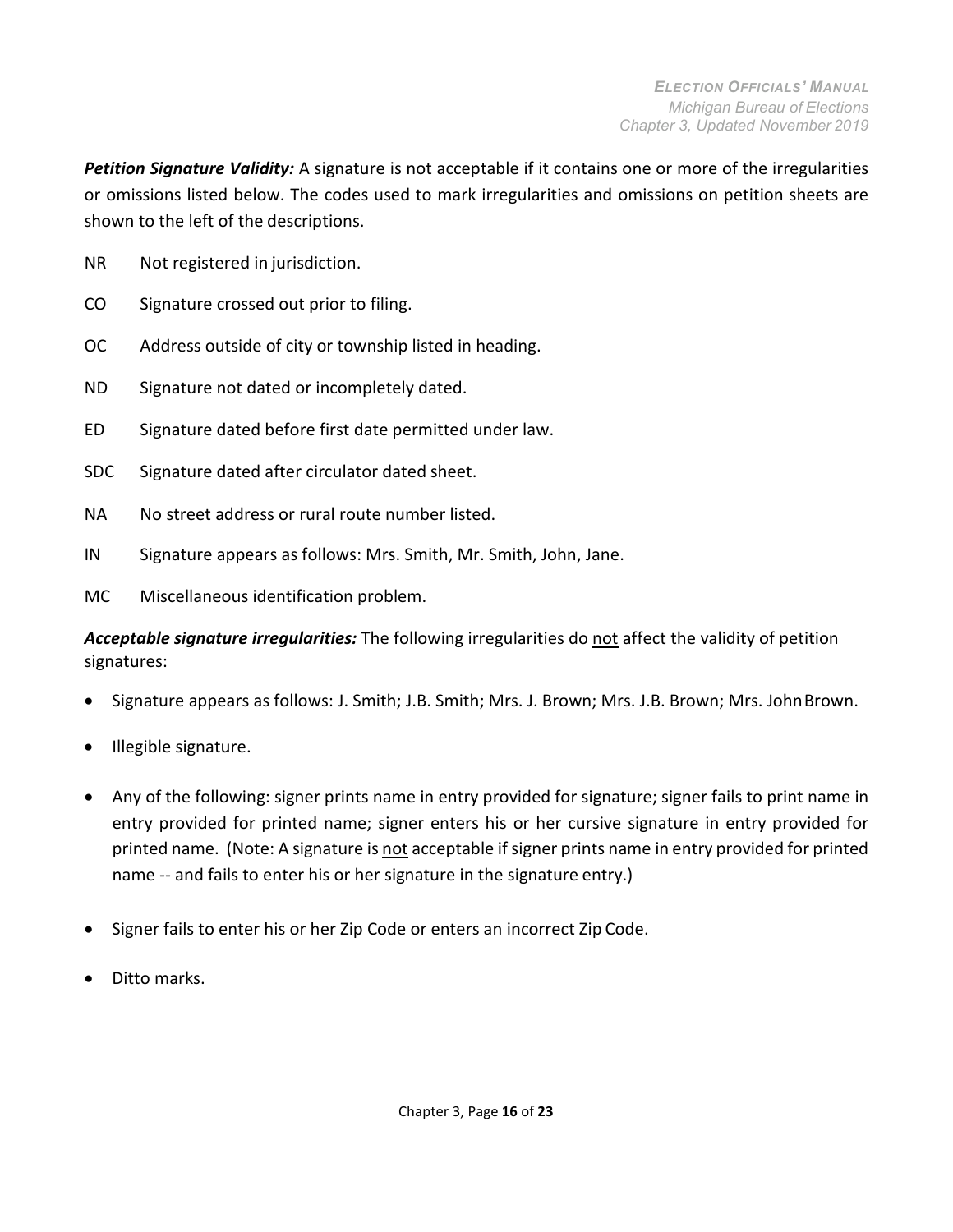*Attention to Detail Advised:* Michigan contains 83 counties, 280 cities, 1,240 townships and253 villages. Contained within Michigan's townships are numerous "unincorporated places" which bear separate, unique names. Additionally, all of the state is served by post offices with names that in many cases do not correspond to the names of the cities, townships and villages they serve. Circulators using the "city/township" petition form are advised of the following:

• *Cities and townships:* All registered voters in Michigan are registered in a single city or township within the state. Because many cities and townships share the same name, it is important that the place of registration listed in the heading of the petition sheet be clearly identified as a "city" or a "township." For example, in Shiawassee County there is a City of Owosso and a Township of Owosso.

It is emphasized that if a registered voter signs a petition sheet that lists -- in its heading -- the wrong community of registration, the signature is invalid. For example, if a voter registered in the City of Owosso signs a sheet which lists the Township of Owosso in its heading, the signature isinvalid.

A number of cities in the state overlap county boundary lines. (No townships overlap county boundaries.) When obtaining a signature from a voter who is registered in a city that crosses county boundaries, make sure that the voter signs a sheet which properly identifies the voter's city *and county* of registration.

• *Villages:* Villages are Michigan's smallest units of government. Some villages are wholly contained within a single township; others cross township boundaries. (Villages are not contained within nor do they cross into cities.)

A village resident who signs a "city/township" petition form must sign a sheet which bears – in its heading – the name of the village resident's township of registration. Further, the signer must be registered to vote in the *township*. A signature affixed to the petition by a village resident will be found invalid if the person is not registered at the township level.

If an error is made and the name of a village is listed in the heading of a petition sheet, the sheet will be accepted if the village is wholly contained within a single township. As noted above, the signers of the sheet must hold registrations at the township level. A petition sheet will be found invalid if it lists – in its heading – the name of a village that crosses township boundaries.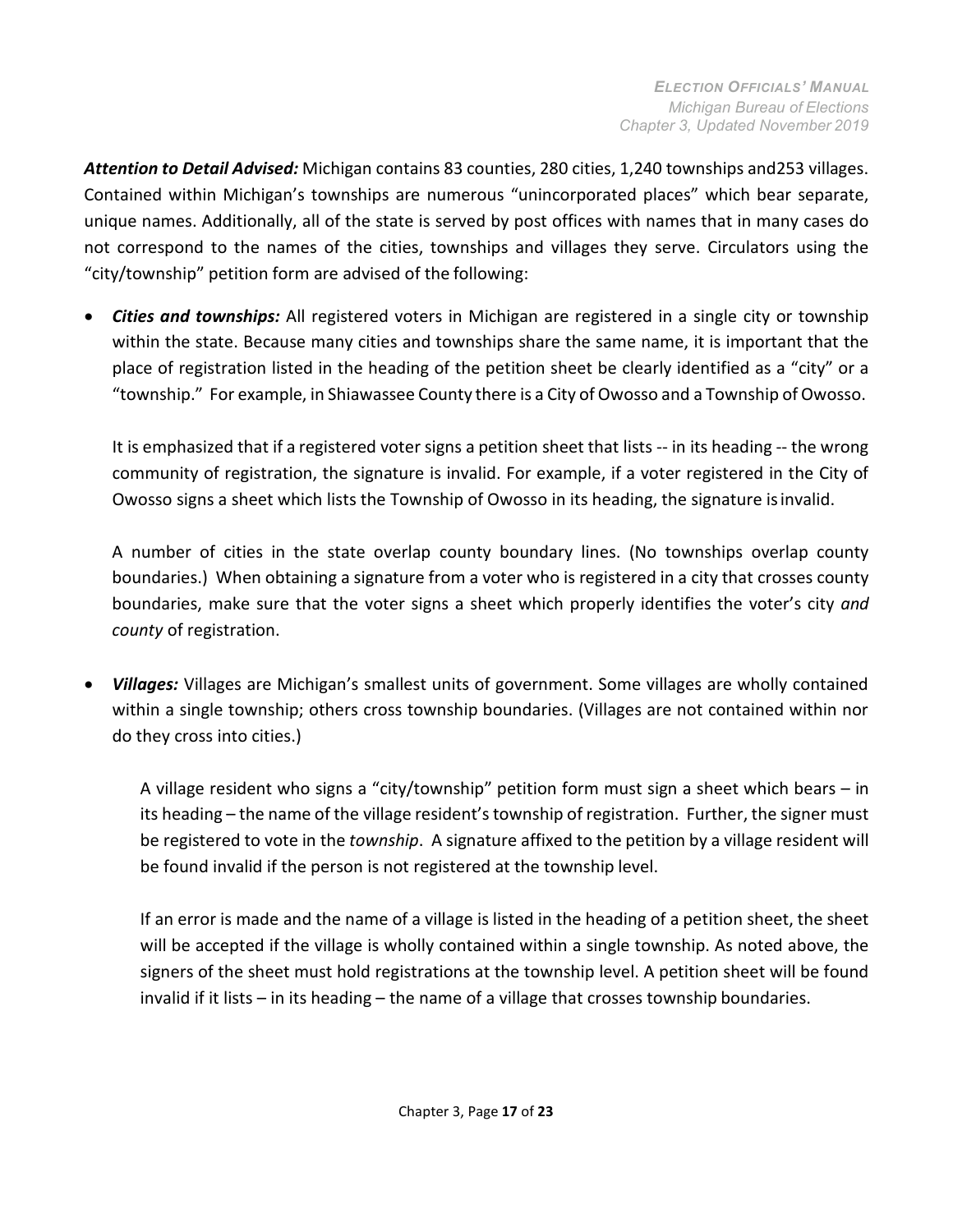• *Unincorporated places:* Michigan contains a number of unincorporated places that do not qualify as units of government as do cities, townships and villages. Some unincorporated places are wholly contained within a single township; others cross township boundaries. (Unincorporated places are not contained within nor do they cross into cities. Exceptions may be found.) Michigan residents who live in unincorporated places register to vote with their township clerk.

A resident of an unincorporated place who wishes to sign a "city/township" petition form must sign a sheet which bears – in its heading – the name of the person's *township* of registration. If an error is made and the name of an unincorporated place is listed in the heading of a petition sheet, the sheet will be accepted if the unincorporated place is wholly contained within a single township. A petition sheet will be found invalid if it lists – in its heading -- the name of an unincorporated place that crosses township boundaries.

• *Post offices and Zip Codes:* All post offices are referred to by name and serve delivery areas of varying sizes. Each delivery area is assigned a Zip Code. In some cases, the name of a person's post office will correspond to the name of the person's city or township of residence. In other cases, especially in sparsely populated areas, the name of the person's post office will not correspond to the name of the person's city or township of residence. Thus, a person's mailing address may or may not correspond to the name of the city or township where the person is registered to vote. For example, East Lansing residents are registered to vote in the City of East Lansing and have an East Lansing mailing address. However, persons registered to vote in Genesee Township, Richfield Township and Vienna Township in Genesee County have a Mt. Morris mailing address.

When circulating a "city/township" petition form – especially in sparsely populated areas – make sure that potential signers of the petition correctly identify the city or township in which they are registered to vote and sign a petition sheet which bears the name of that city or township. For example, if a voter registered in Genesee Township, Genesee County signs a sheet which lists Mt. Morris (the name of the voter's post office), the signature is *invalid.*

<span id="page-17-0"></span>SUPPLEMENTAL FILINGS: As noted above, supplemental filings may be made up until the filing deadline. Therefore, if after completing the review of the filing documents it is determined that the filing is insufficient it is recommended that the candidate be immediately notified of the determination so that arrangements can be made to obtain any additional signatures or affidavits prior to the filing deadline. If the number of valid signatures falls short of the number needed to certify the candidate to theballot, the candidate must be provided with one or more blank petition sheets for obtaining the additional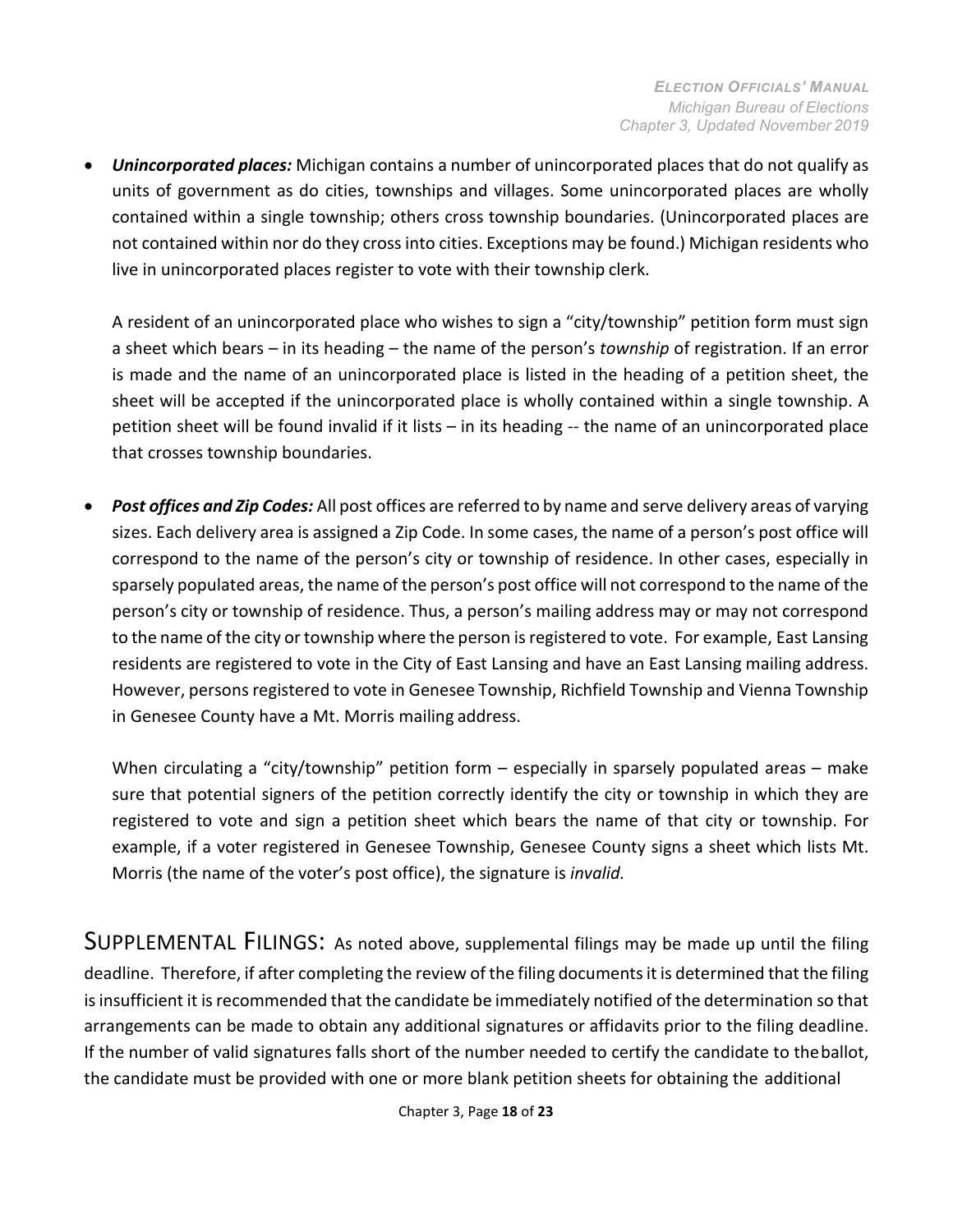signatures. If the insufficiency is the result of an error or omission on the Affidavit of Identity, the candidate has the option of submitting a new affidavit or correcting the problem via an amendment to the original document.

Caution! Once a petition sheet and Affidavit of Identity have been filed, they become public record and may not be released or altered.

Any additional documents received as part of a supplemental filing should be attached to the original filing documents received. A receipt which lists the additional documents and the date upon which they were received must be prepared and a copy provided to the filer.

<span id="page-18-0"></span>WITHDRAWAL DEADLINE: Once the filing deadline has passed, candidates have until 4:00 p.m. on the third day following the filing deadline to formally withdraw their name as a candidate. All withdrawals must be submitted in writing. The request must be signed by the candidate. If a withdrawal is received by the deadline, the original filing documents are retained until January 1 following the election for which they were filed.

### CHALLENGE DEADLINE AND PROCEDURE:

The validity of signatures appearing on petitions may be challenged up to seven days following the filing deadline (MCL 168.522). The challenge must specify each signature being challenged and the reason why the validity of the signature is being questioned. To challenge anything other than specific signatures, a full written description of what is being challenged must be submitted.

# <span id="page-18-1"></span>PUBLIC RECORD OF NOMINATION PETITIONS FILED AND FINAL DISPOSITION:

Filing officials are required to maintain a public record of all petitions received and how the petitions were disposed of January 1 following the election for which they were filed. The record, which must be maintained for two years beyond the election for which the petitions were filed, must contain the following information: 1) date that the petitions/fees or other documents were received 2) the office sought 3) the name of the candidate 4) the number of signatures required 5) number of signatures filed and 6) final disposition (petitions were returned or destroyed January 1 following the election).

In addition, local clerks are required to forward copies of all affidavits submitted by candidates to the County Clerk no later than the third day after the withdrawal deadline. County Clerks are required to forward copies of all affidavits submitted by candidates who see the Office of U.S. Representative in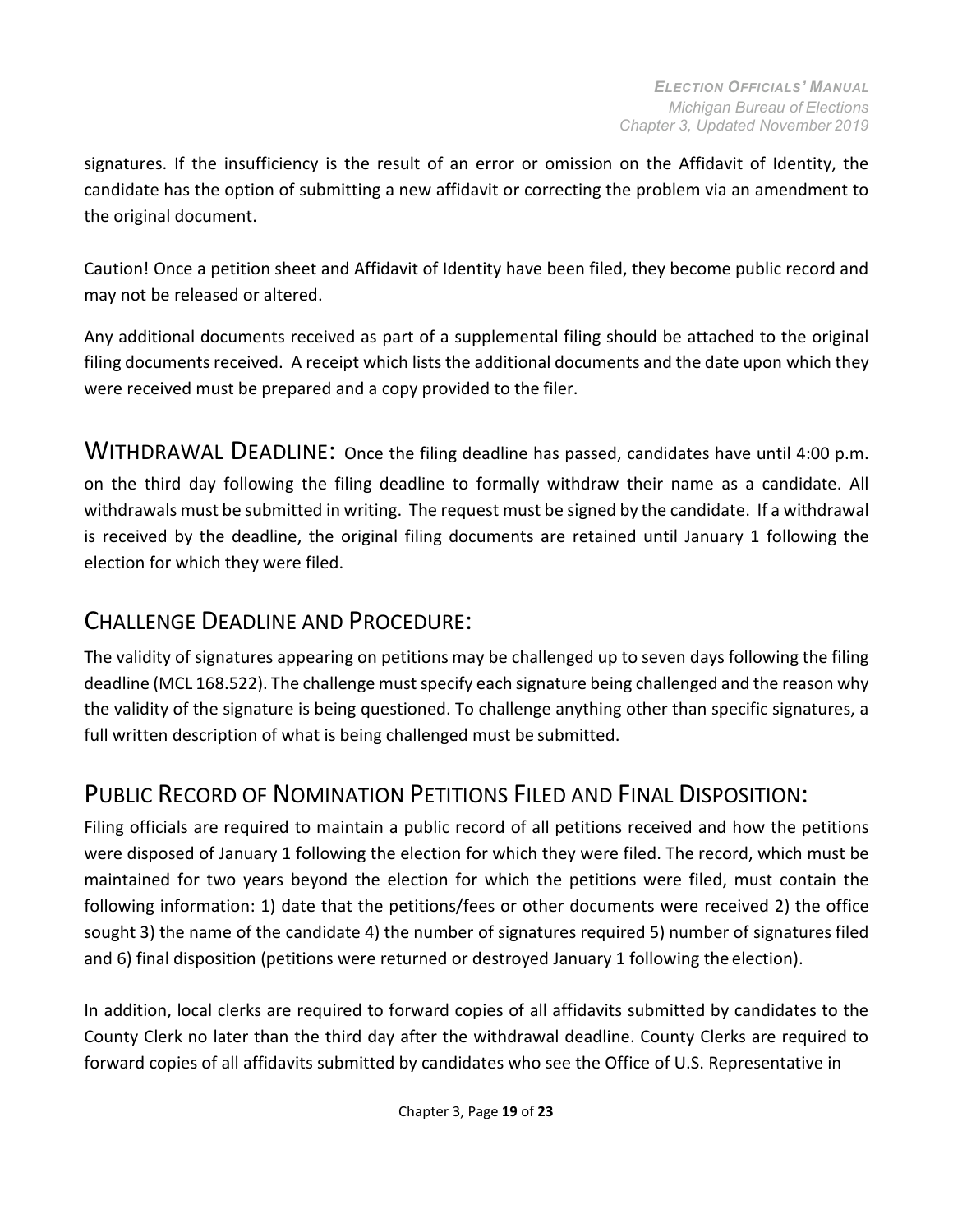Congress, State Senator, State Representative, or Probate Court Judge to the Department of State's Bureau of Elections.

PUBLIC AVAILABILITY OF CANDIDATE FILINGS: All filings for public office are public records. Therefore, election officials are required to cooperate with all reasonable requests to inspect the filings. A well-organized filing system and a filing log will greatly facilitate the handling of these requests.

<span id="page-19-0"></span>FINANCIAL DISCLOSURE FILING REQUIREMENTS: Candidates seeking state, judicial, county, city, township, village and certain school offices in Michigan must meet the disclosure obligations provided under Michigan's Campaign Finance Act. A state, judicial or local candidate must meet the disclosure requirements of the Act even if he or she uses personal funds to campaign; does not receive or spend any funds when seeking office; or is running a write-in campaign.

Candidates running for federal office are subject to federal campaign finance disclosure laws. Information on the federal campaign finance disclosure laws can be obtained from the Federal Election Commission, 999 E. Street - N.W., Washington, D.C. 20463. Toll free line: (800) 424-9530, or on-line at [www.fec.gov.](http://www.fec.gov/)

- A candidate for a state elective office is required to submit all filings required under the Act to the Michigan Department of State's Bureau of Elections. State elective offices are: Governor, Lieutenant Governor, Secretary of State, Attorney General, State Senator, State Representative, State Board of Education, University of Michigan Regent, Michigan State University Trustee and Wayne State University Governor. Judicial offices include the offices of Supreme Court, Justice, Court of Appeals Judge, Circuit Court Judge, District Court Judge, Probate Court Judge, Probate District Court Judge and Municipal Court Judge.
- A candidate for a county, city, township, village, school or other local elective office is required to submit all filings required under the Act to the clerk of the county in which he or she resides. EXCEPTION: A candidate for a school board seat or any other local seat that will be voted on in more than a single county files with the clerk of the county in which the greatest number of voters eligible to vote on the office reside.

*Candidates Exempt from Filing Requirements:* A candidate who seeks a precinct delegate position is not subject to the filing requirements of the Campaign Finance Act. As a consequence, candidates for precinct delegate positions are *not* required to file a Statement of Organization or Campaign Statements.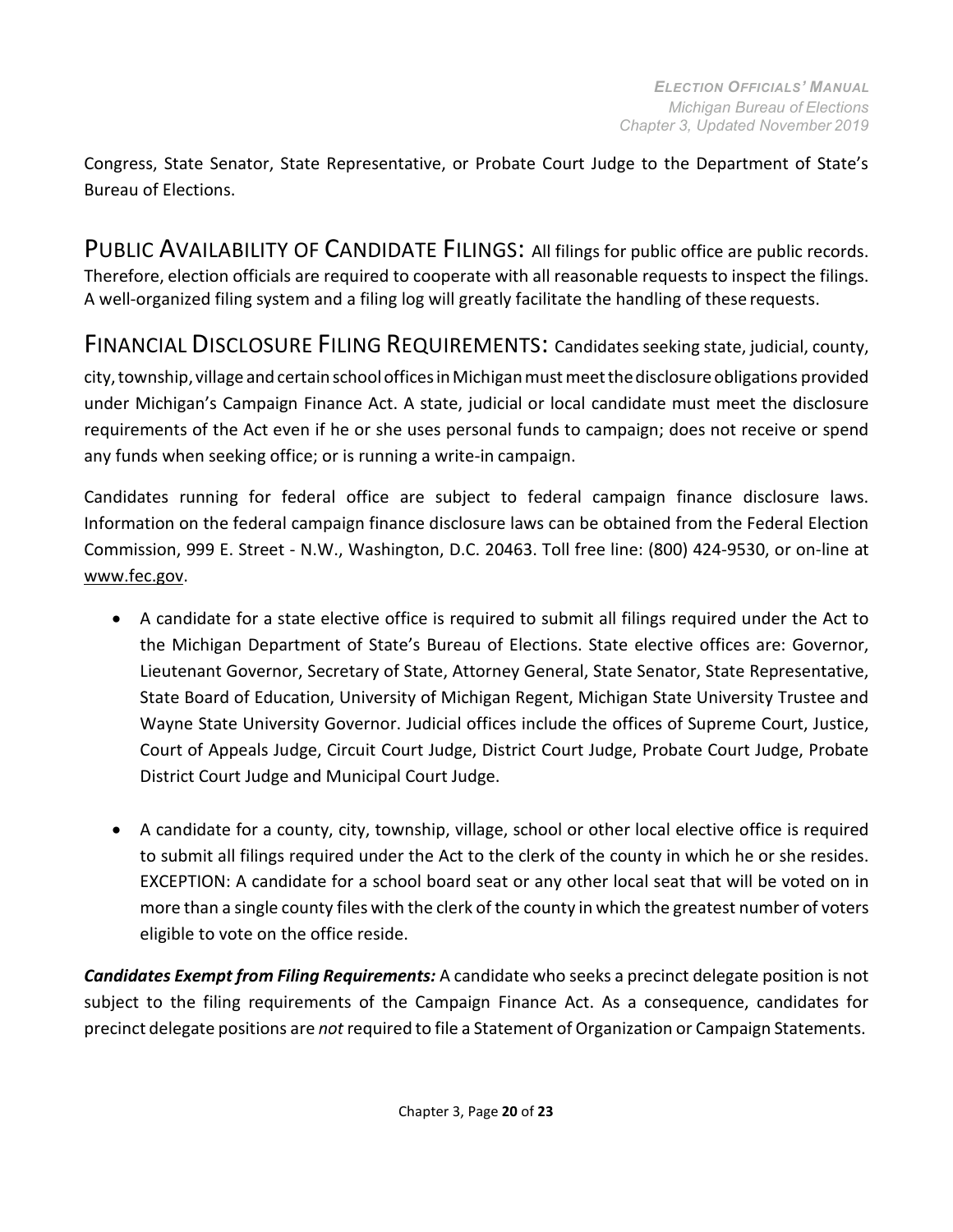A candidate who seeks a school board seat is not subject to the filing requirements of the Campaign Finance Act if he or she meets the following conditions:

- The school district in which the office is being sought has a pupil membership count of 2,400 or less; **and**
- The candidate's Candidate Committee receives or expends \$1,000.00 or less for the election.

A candidate exempt from the Campaign Finance Act is still obligated to include proper identification on printed and broadcast materials related to the election and may *not* accept contributions from any source prohibited from contributing to other candidates (i.e. corporations, labor unions, Indian tribes, persons holding a 1% or greater interest in a Detroit casino, public bodies or Ballot Question Committees).

*Compliance with the Act:* As soon as a person becomes a "candidate" under the Act (see below), he or she is required to form and register a Candidate Committee. A candidate registers a Candidate Committee by filing a Statement of Organization with his or her filing official. After the committee is registered, Campaign Statements are filed periodically to disclose the committee's campaign finance activity.

*Definition of "Candidate":* An individual becomes a candidate under the Act as soon as he or she files a fee, Affidavit of Candidacy or a nominating petition for an elective office; is nominated as a candidate for elective office at a political party convention or caucus and certifiedto the appropriate filing official; receives a contribution or makes an expenditure in an attempt to be nominated or elected to office; or gives consent to someone else to receive a contribution or make an expenditure in an attempt to be nominated or elected to office.

- An elected officeholder is considered to be a candidate for reelection to the office he or she holds unless the officeholder is constitutionally or legally barred from seeking reelection or fails to file for reelection to that office by the applicable filing deadline.
- A person appointed to an elective office is not a candidate under the Act until he or she meets the above definition or is the subject of a recall election.
- A person nominated at a primary through write-in votes who has not received or spent any funds in order to be elected becomes a candidate under the Act five days after the nomination is certified by the Board of Canvassers.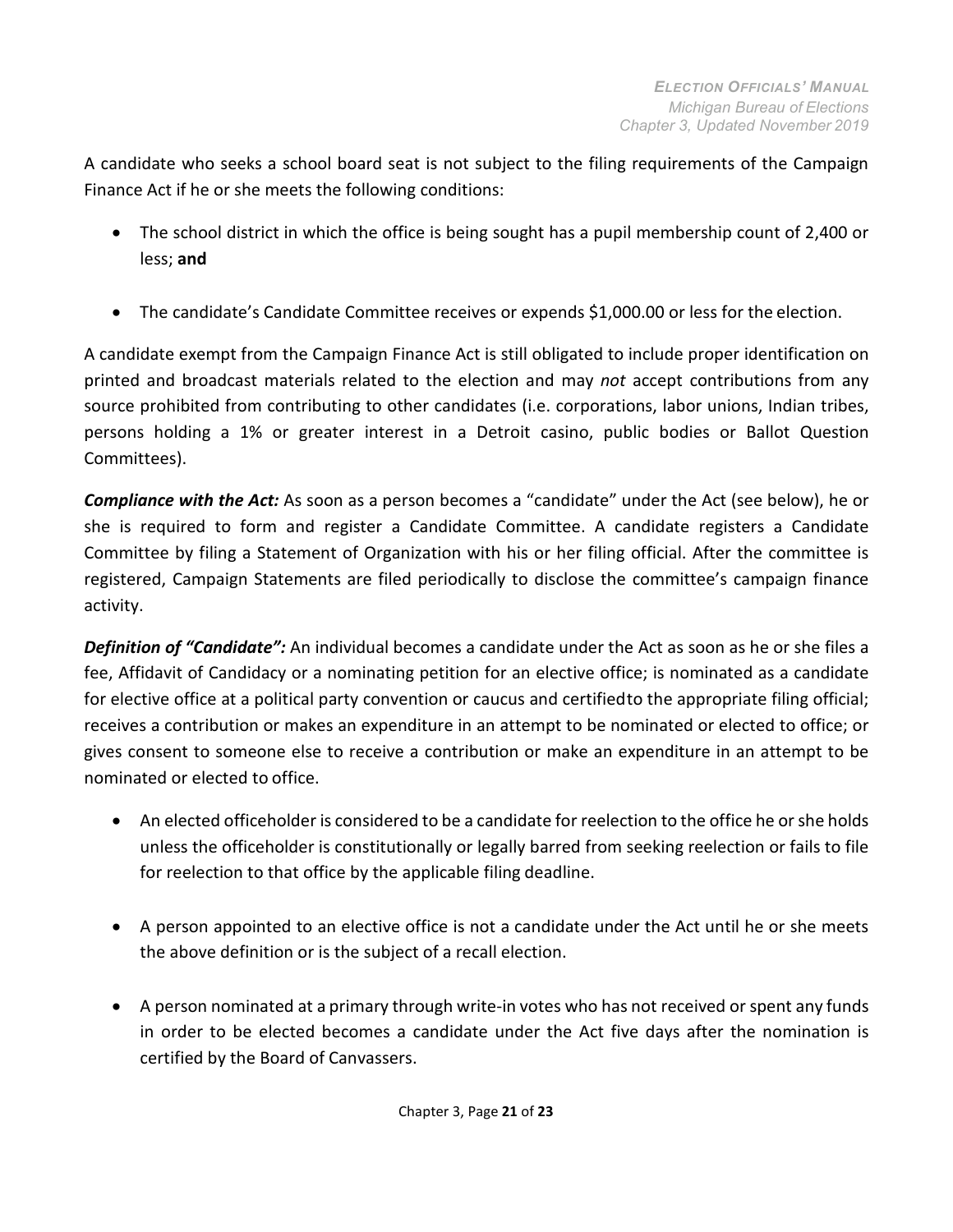- A person elected to office at an election through write-in votes who has not received or spent any funds in order to be elected becomes a candidate under the Act on the date the election is certified.
- An individual who receives a contribution, makes an expenditure, or gives consent to another person to receive a contribution or make an expenditure for the purpose of seeking write-in votes at an election is a candidate as soon as he or she receives the contribution or makes the expenditure or gives consent to the other person to receive the contribution or make the expenditure.
- There are no provisions in Michigan election law or in the Campaign Finance Act for "testing the waters." A person who spends or receives money to "test the waters" for an elective office becomes a candidate as soon as he or she spends or receives money or authorizes anyone else to spend or receive money.
- An officeholder who is term-limited is no longer a candidate for that office and therefore can no longer make campaign related expenditures from his or her Candidate Committee account for that office.

*Post-Election Campaign Finance Compliance Statement:* A candidate subject to Michigan's Campaign Finance Act who is elected to a state, county, city, township, village or school office is required to file a Post-Election Campaign Finance Compliance Statement form *prior to assuming office.* The Post-Election Campaign Finance Compliance Statement form states that at the date the form was executed, "all statements, reports, late filing fees, and fines required of the candidate or any candidate committee organized to support the candidate's election under the Michigan Campaign Finance Act … have been filed or paid."

The form is *not* required of an elected candidate who did not receive or expend more than \$1,000.00 during the election cycle. In addition, the form does not have to be filed by an individual elected to a U.S. Senate, U.S. House or precinct delegate position.

- An elected candidate who is required to file a Post-Election Campaign Finance Compliance Statement must submit the form to the filing official designated to receive the elected candidate's campaign finance disclosure filings.
- An elected candidate subject to the Post-Election Campaign Finance Compliance Statement filing requirement who fails to submit the form prior to assuming office is guilty of amisdemeanor.